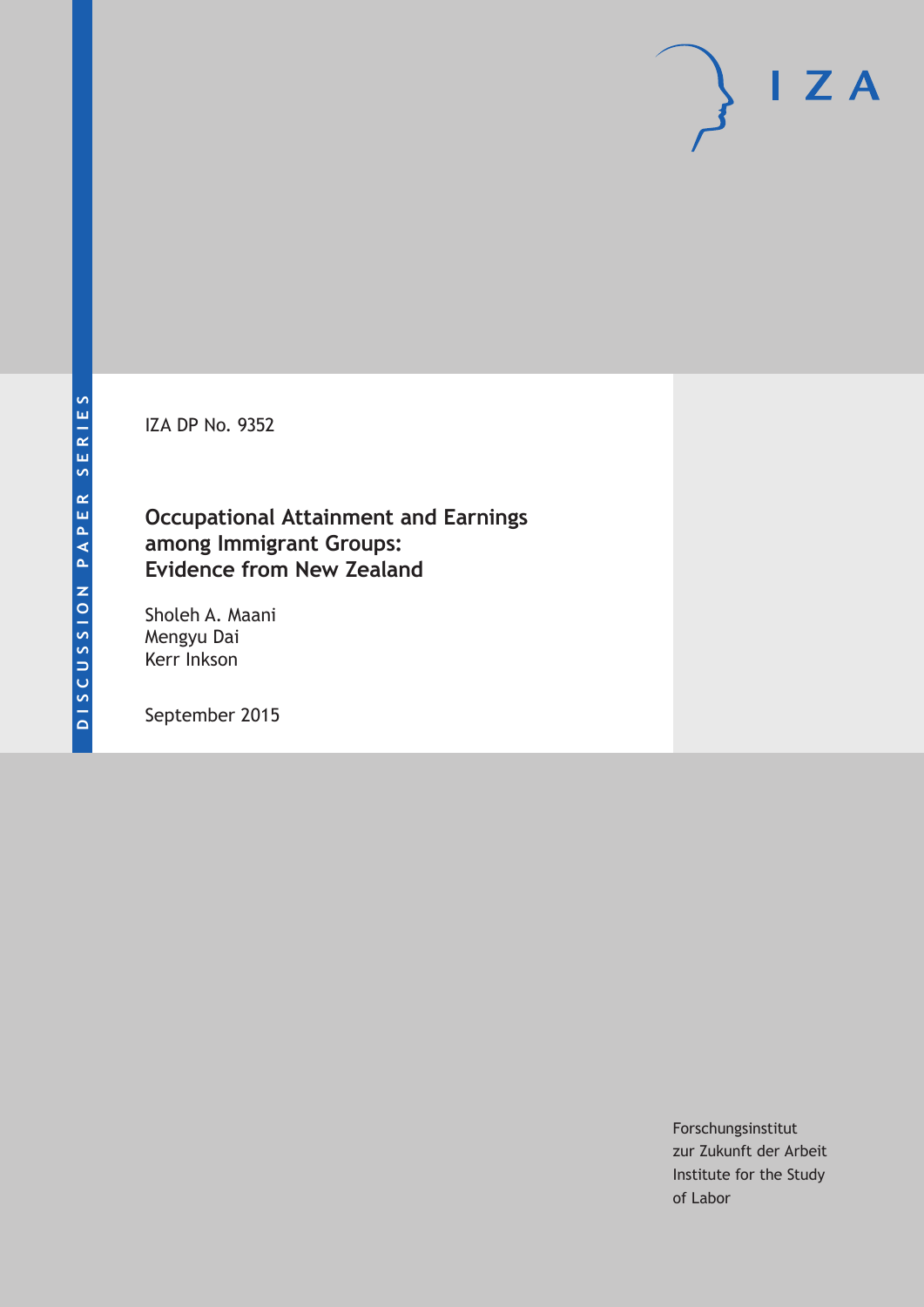# **Occupational Attainment and Earnings among Immigrant Groups: Evidence from New Zealand**

# **Sholeh A. Maani**

*University of Auckland and IZA* 

# **Mengyu Dai**

*University of Auckland* 

## **Kerr Inkson**

*University of Auckland*

Discussion Paper No. 9352 September 2015

IZA

P.O. Box 7240 53072 Bonn **Germany** 

Phone: +49-228-3894-0 Fax: +49-228-3894-180 E-mail: iza@iza.org

Any opinions expressed here are those of the author(s) and not those of IZA. Research published in this series may include views on policy, but the institute itself takes no institutional policy positions. The IZA research network is committed to the IZA Guiding Principles of Research Integrity.

The Institute for the Study of Labor (IZA) in Bonn is a local and virtual international research center and a place of communication between science, politics and business. IZA is an independent nonprofit organization supported by Deutsche Post Foundation. The center is associated with the University of Bonn and offers a stimulating research environment through its international network, workshops and conferences, data service, project support, research visits and doctoral program. IZA engages in (i) original and internationally competitive research in all fields of labor economics, (ii) development of policy concepts, and (iii) dissemination of research results and concepts to the interested public.

IZA Discussion Papers often represent preliminary work and are circulated to encourage discussion. Citation of such a paper should account for its provisional character. A revised version may be available directly from the author.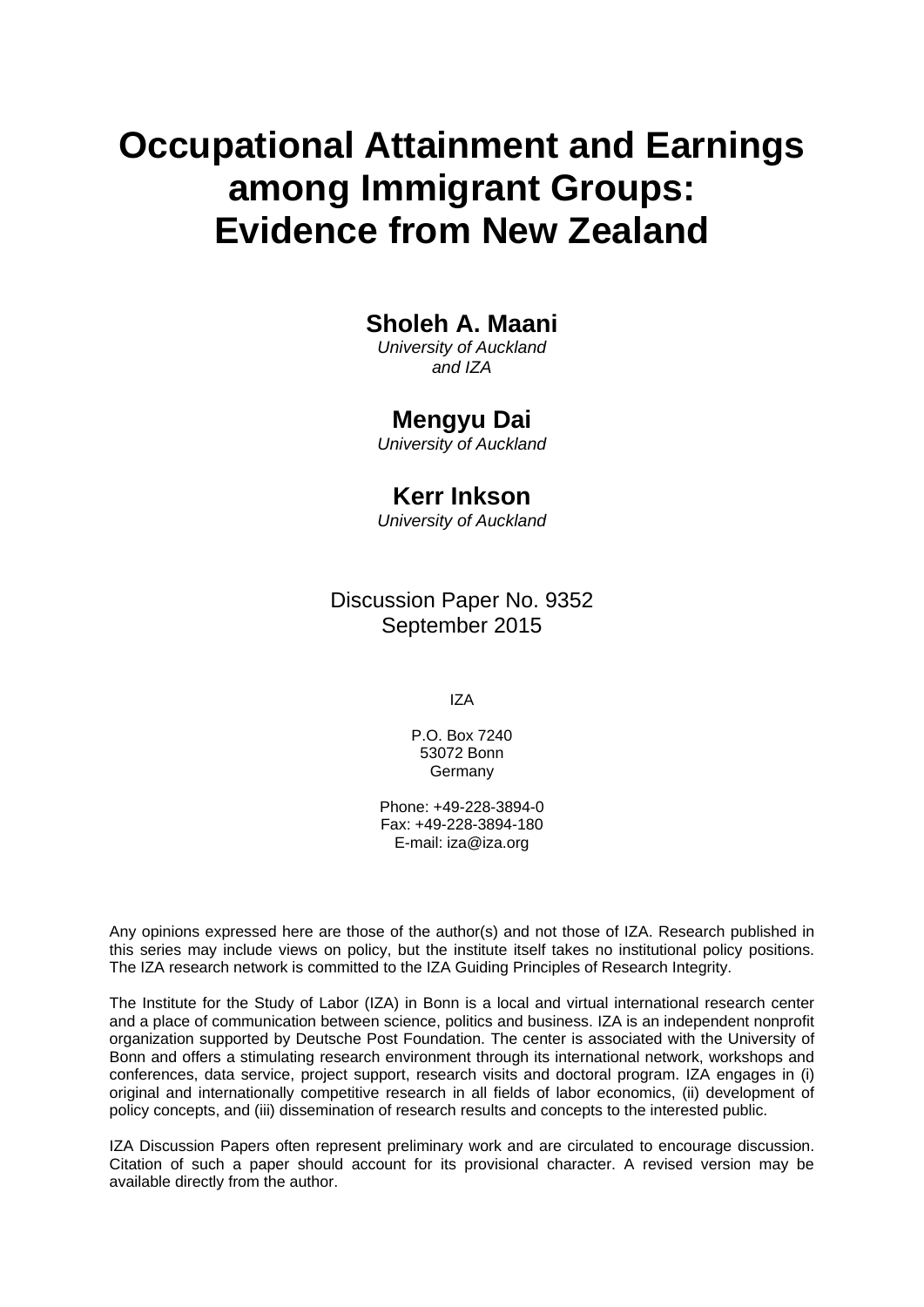IZA Discussion Paper No. 9352 September 2015

# **ABSTRACT**

# **Occupational Attainment and Earnings among Immigrant Groups: Evidence from New Zealand\***

This paper concerns the prediction of career success among migrants. We focus specifically on the role of occupation as a mediating variable between the predictor variables education and time since migration, and the dependent variable career success as denoted by occupational status, linked to earnings. This is the first application of this analysis to New Zealand data. New Zealand provides an interesting case, as a country where migrants from diverse ethnic groups comprise a significant part of the population. Following a review of the literature specifically focused on occupation, we apply Ordered Probit analysis to a sample of over 37,900 employed males. We focus on the occupational attainment of immigrants and the native-born populations and provide evidence on the mediating effect of occupational attainment on earnings. Our analyses show the interplay of factors leading to occupational attainment: for example, education level is of greatest importance, and much of its effect on earnings is through occupational attainment; different immigrant groups have differentiable outcomes, and years of experience in the host country enable gradual occupational advancement. Our results highlight the significant mediating role of occupational attainment in explaining earnings across immigrant and native-born groups.

JEL Classification: J30, J31

Keywords: occupational attainment, earnings, immigrants, ethnic group

Corresponding author:

 $\overline{a}$ 

Sholeh A. Maani Graduate School of Management The University of Auckland 12 Grafton Road Auckland, 1010 New Zealand E-mail: s.maani@auckland.ac.nz

<sup>\*</sup> This paper uses unit record data (CURF HLFS data 2002-2007). Access to the data used in this study was provided by Statistics New Zealand under conditions designed to keep individual information secure in accordance with the requirements of the Statistics Act 1975. Statistics New Zealand facilitates a wide range of social and economic analyses that enhance the value of official statistics. The Official Statistics research series is intended to make the results of this research available to interested parties in order to encourage discussion. The opinions presented in this report/paper are those of the authors and do not necessarily represent an official view of Statistics New Zealand. The authors also wish to thank Mark Cully and Xingang Wang for comments.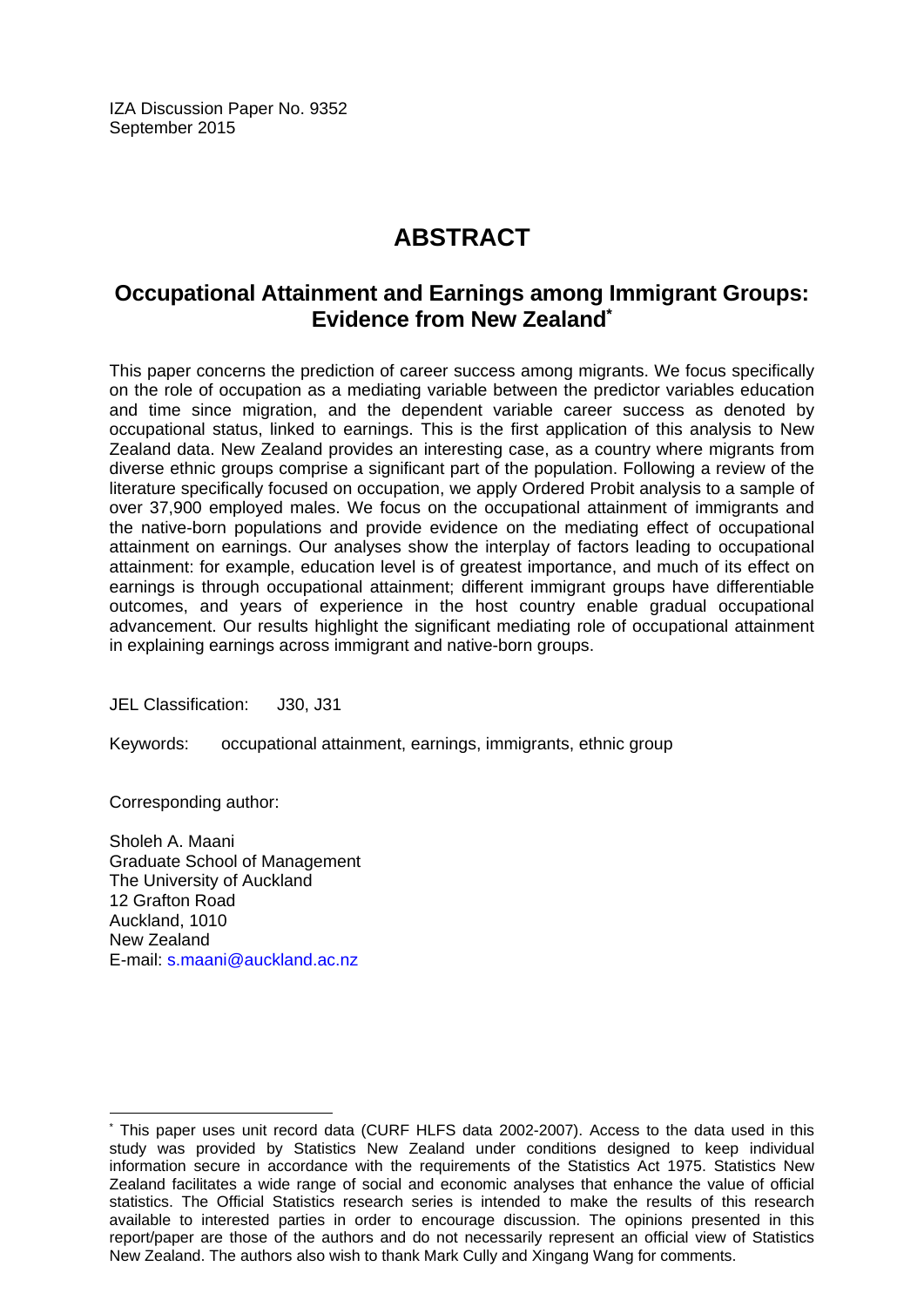#### **1. Introduction**

A large and increasing proportion of the world's population, particularly those living in developed countries, are nowadays migrants, i.e. resident in a country other than the one they were born in: an estimated 214 million people, or nearly 3.1% of the world's population (IOM, 2012).

Globally, countries and organizations have become involved in attracting skills (OECD, 2002). An increasing number of countries rely on immigrants as part of their human resources and economic growth strategies. Among English-speaking countries, immigrants have played and continue to play an important role in the USA, Canada, Australia and New Zealand. An important expectation in the immigration policies of these countries is an economic assimilation (integration) model in which immigrants enjoy similar economic and social benefits as the rest of the population. The economic assimilation hypothesis broadly refers to the idea that while immigrants may initially be disadvantaged either due to characteristics that distinguish them from the mainstream population such as in language proficiency, or due to fewer opportunities and lack of networks, over time they adopt characteristics that lead to economic integration, making them comparable to the nativeborn population in economic terms.

A number of studies have verified that immigrants may initially experience lower earnings compared to the native-born population (e.g. Chiswick 1978; Borjas, 1985; Orrenius and Zavodny, 2007; Amuedo-Dorantes, and De La Rica, 2007; Chiswick and Miller, 2008b; and Elliott and Lindley, 2008). According to Orrenius and Zavodny (2007) high-skilled immigrants to the US suffer a larger earnings penalty than do less-skilled immigrants. This effect has also been verified for New Zealand (Winkelmann and Winkelmann, 1998; and Stillman and Maré, 2009).

Migrants typically migrate with specific labour resources. In seeking jobs in the host country they may have advantages such as educational qualifications, work experience, bilingualism, high motivation, and lower expectations in respect of wages. Countering these, however, are initial potential disadvantages such as less language proficiency and nonrecognition of foreign qualifications and experience; and deficits in host country labour market information, firm-specific training, and social networks (Chiswick, 1978). In addition, immigrants may typically experience disruption to their careers.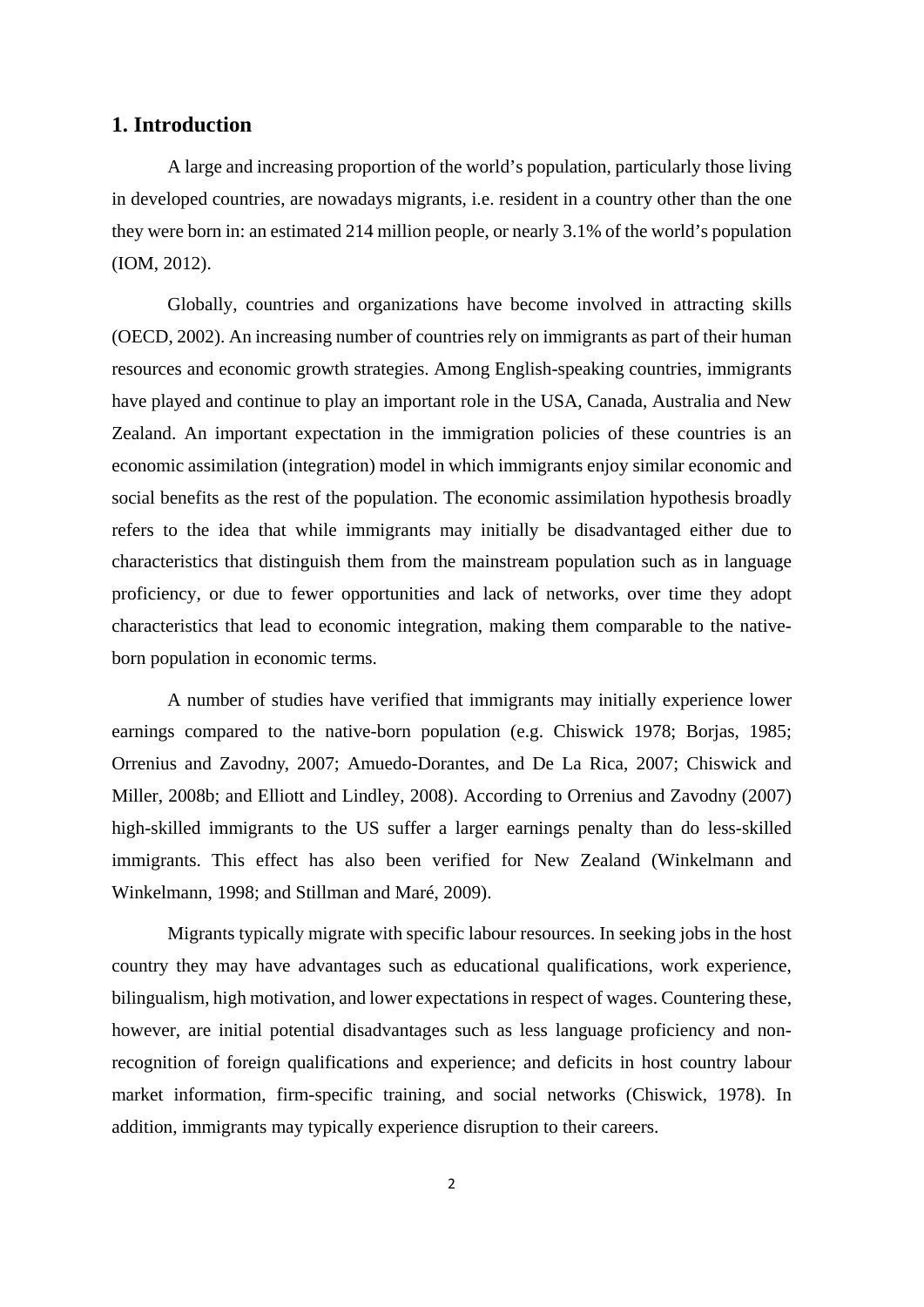One of the important indicators of immigrant economic integration in their host country is the degree to which their occupational attainment reaches levels that match those of the rest of the population. In addition, since education and skills are generally the most significant assets that immigrants bring with them, the degree to which their education leads to occupational attainment in the host country is a key factor of interest.

In spite of the importance of this effect, relatively few economics studies to date have examined the role of occupational attainment of immigrants in explaining their economic success, in terms of both economic opportunity and access, and as a pathway to higher earnings. However, it is increasingly recognised that the information on the occupational distribution of immigrants in a host country is central to understanding how immigrants affect economic growth and how they adjust to the host country (Green, 1999; Orrenius and Zavodny, 2007; Elliott and Lindley, 2008; Chiswick and Miller, 2009a, 2009b; Orrenius and Zavodny,  $2007$ ). $<sup>1</sup>$ </sup>

In this paper we examine the occupational attainment of immigrants in New Zealand, a major immigrant-receiving country, and the link between occupational attainment and earnings. We use micro-data pooled across six years for a large random sample consisting of immigrants and native-born populations to examine the relative chances of immigrants to be engaged in higher-level occupations.

The main objective of our analyses in this paper is to examine the mediating effect of occupational attainment on the earnings of immigrants relative to the native-born population. Similar to the approach in Chiswick and Miller (2008a, and 2009a) in our analysis, we first examine the relative chances of immigrants being engaged in higher-level occupations, after controlling for education, years of experience and years of residence in the host country. We also consider effects relative to the native population. To the data we apply an Ordered Probit modelling approach (Aitchison and Silvey, 1957) to examine the effect of human capital variables on occupational attainment and earnings, and we

<sup>1</sup> An earlier literature on occupational attainment in general, and not specific to immigrants, includes, for example, studies by Duncan (1961), Schmidt and Strauss (1975), Solomon (1981), Nickell (1982), and Grossman (1984).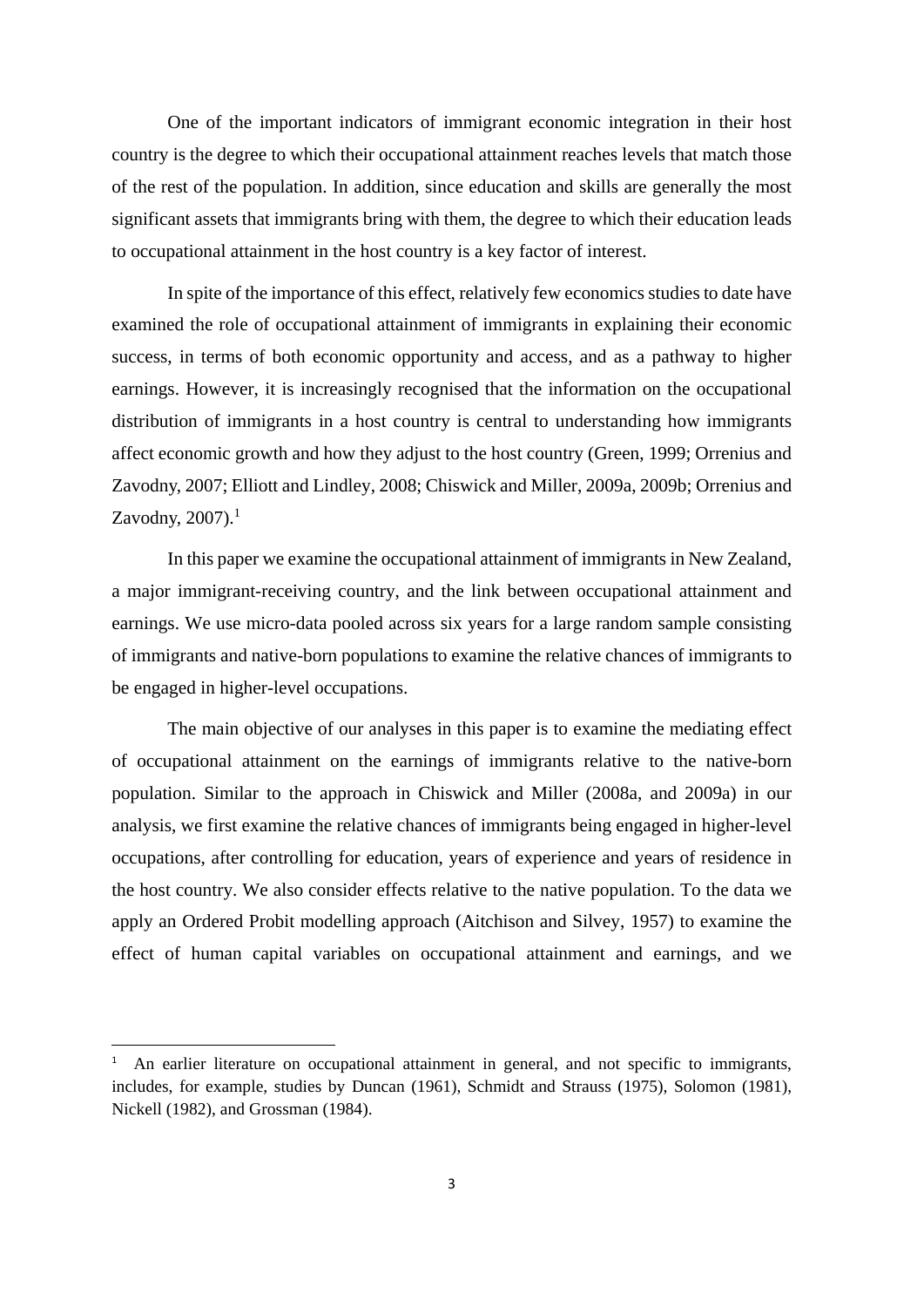incorporate the hierarchical nature of occupational attainment in the analysis. We augment our analysis through additional multinomial-logit estimations.

We then verify the effect of occupational attainment on earnings. For this analysis, we first estimate standard earnings models based on the main human capital variables widely used in economics and related fields (based on semi-logarithmic multivariable regression analyses). We then augment our earnings models by adding each person's occupational category of employment. Thus a comparison of our models, with and without occupation of employment, can verify and quantify the extent to which occupational attainment contributes to the relative earnings of immigrant groups.

The context for our research is New Zealand, an immigrant-receiving country, and a nation of immigrants. According to the 2013 Census immigrants made up 25.2 per cent of the total population (over six times the world average).<sup>2</sup> Attitudes toward immigrants in New Zealand are generally positive (Ward and Masgoret, 2008). There appear to be outcome differences between immigrant ethnic groups, but educational qualifications also vary across these groups, and these comparative measures do not control for education and skills.

New Zealand's general history and its immigration history are closely related. In its very earliest years, Maori immigrants settled in New Zealand. In the nineteenth century, large numbers of European immigrants arrived. In recent decades, New Zealand has become a country with multiple ethnicities and cultural backgrounds. Immigration has generally become the greater mechanism for population growth in New Zealand. Both immigrants with high technical and academic qualifications and immigrants with the ability to establish business or financial investments are welcomed, to contribute to the 10,000 annual population growth net goal of New Zealand.

New Zealand immigration policy is principally focussed on skilled migration. Since the immigration policy reform of 1987 and its extensions in 1991, the 'points system' which rewards educational qualifications, work experience and younger working age adults is a

<sup>&</sup>lt;sup>2</sup> Immigrants comprised 23 percent of the New Zealand population in the 2006 Census (and 19 percent of the population in the 2001 Census).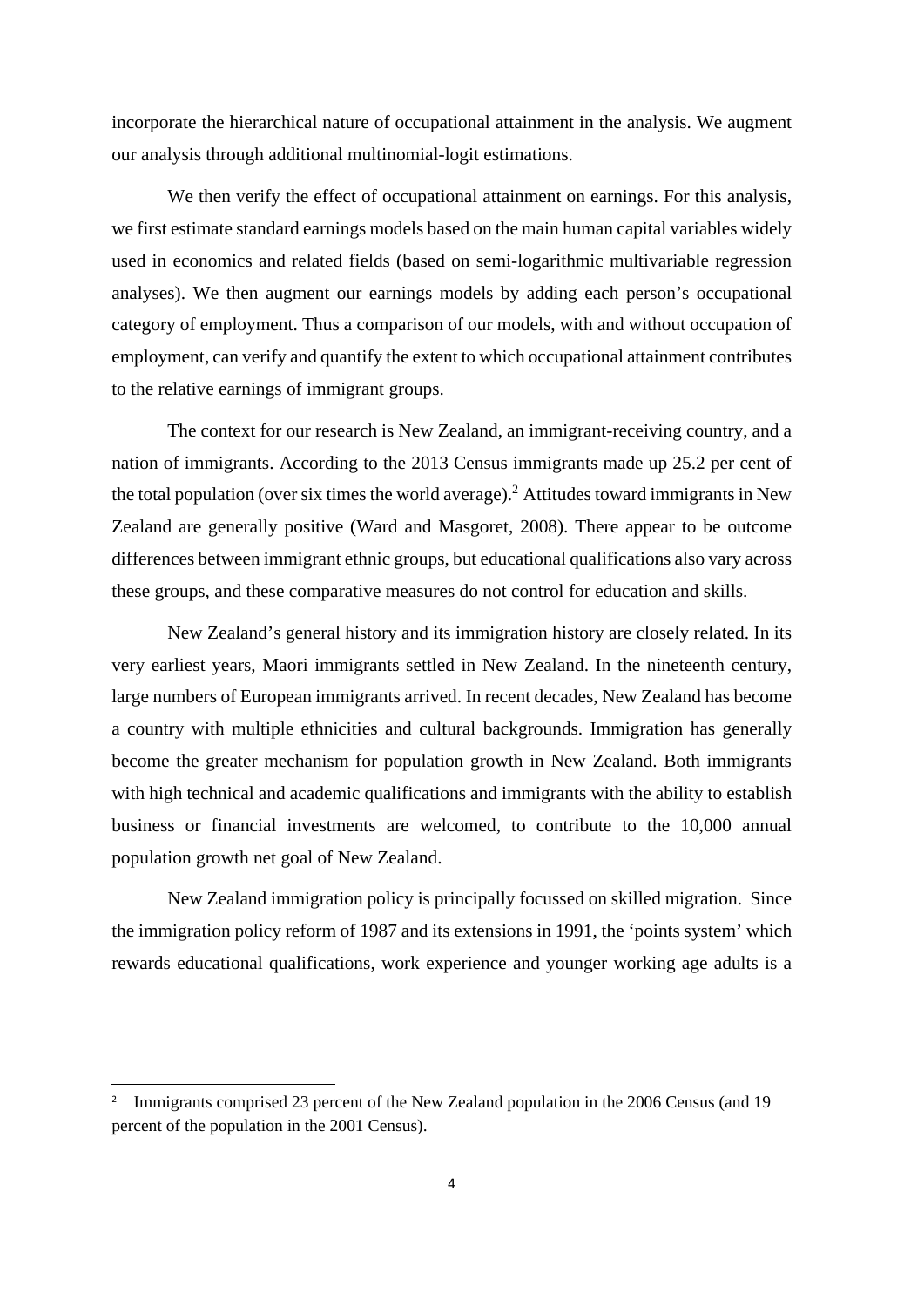major feature of New Zealand immigration policy. For example, 59 per cent of permanent resident visas granted in 2007 were based on the skilled migration/business category.<sup>3</sup>

Among immigrants the largest group has traditionally been from (a) European background (Europe, South Africa and North America). Other substantial groups of migrants are from (b) Asia, particularly China, Honk Kong, Taiwan, South Korea and India; and (c) the Pacific Islands, especially Samoa, Tonga, and the Cook Islands.<sup>4</sup> This feature of New Zealand data allows us to examine the effects of interest across immigrant groups from diverse country of origin groups.

A high proportion of recent immigrants from the Pacific Islands and Asia tend to work in 'elementary' occupations compared to the immigrants from a European background (Ward and Masgoret, 2008). This general analysis highlights differences across immigrant groups by ethnic group, but average educational qualifications also vary across immigrant ethnic groups, and the above comparative measures do not control for education and skills.

In the analytical section of our paper we show the determinants of occupational attainment and the mitigating effect of occupation on earnings. We incorporate disaggregated data and account for education, experience and skill. We further show evidence on ethnic occupational attainment for controlled educational groups.

We examine the relative occupational attainment and earnings of three important immigrant groups in New Zealand: from European backgrounds, Pacific Island backgrounds, and the group consisting mainly of Asian immigrants. Immigrant enclaves vary in available resources and established networks, and even years after immigration there are marked differences across immigrant ethnic groups in earnings and employment in certain occupations associated with higher earnings. We examine the relative chances of these immigrant groups to be engaged in higher-level occupations, based on controlled

<sup>&</sup>lt;sup>3</sup> The family reunion category contributed to 32 per cent of permanent resident visas, and the humanitarian category contributed to the remaining 9 per cent in 2007 (Source: New Zealand Ministry of Business, Innovation, and Employment, *Migration Trends*  (http://dol.govt.nz/research/migration).

<sup>&</sup>lt;sup>4</sup> In the 2013 Census of the resident New Zealand Population, 35.7% of immigrants were born in the United Kingdom and Ireland, Australia, U.S., and South Africa accounted for. Those born in China, India, South Korea, and Philippines accounted for 24.7% of immigrants. Immigrants born in Samoa and Fiji accounted for 10 per cent of the immigrant population.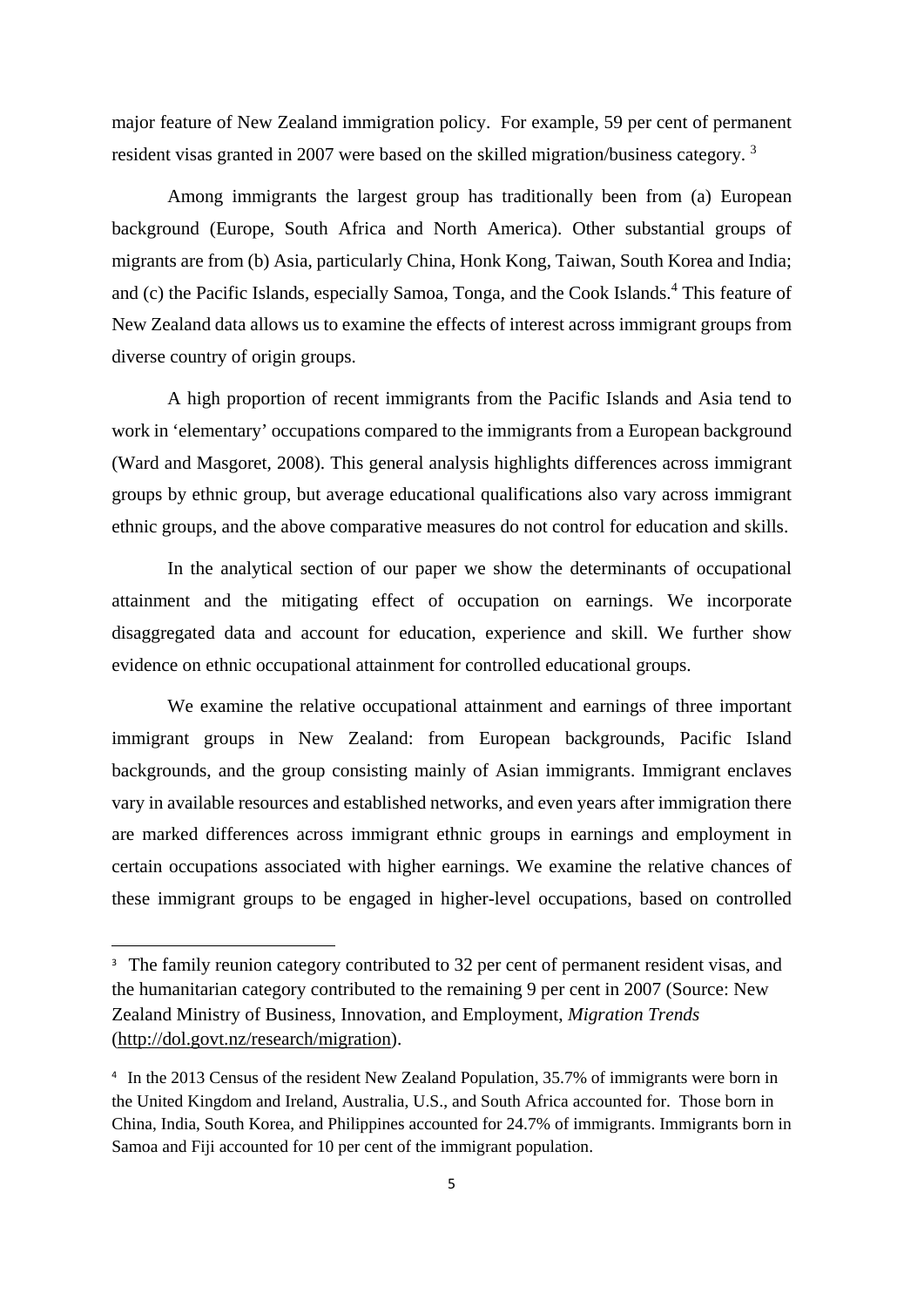analyses that account for education, years of experience and years of residence in the host country.

This is the first application of occupational attainment analysis for immigrants, with impacts on earnings to New Zealand data, (Chiswick and Miller (2009) method). We also extend the international literature by examining effects across immigrant ethnic groups.

The plan of this paper is as follows. In Section 2 we provide a review of the main questions and findings of the economics literature on occupational attainment. In Section 3 we discuss our data and methodology. In Section 4 we discuss our analytical methods and findings on occupational attainment, and earnings. In Section 5 we present our conclusions.

## **2. Review of the Literature and Hypotheses**

#### *Occupational Attainment*

According to Green (1999), knowing the occupational distribution of immigrants and its changes over time is the key to understanding immigrants' social and economic adjustment to a host country. To determine whether immigrants facilitated growth in Canada in the 1980s by filling gaps in occupational structures, Green used a multinomial logit model of occupational distribution, estimated separately for immigrant and native-born census samples. The multinomial logit model allows estimation of the effects of various personal characteristics on individuals' occupational status as professionals (including managers), white collar, blue collar, or people who did not work. To explain outcomes he used variables such as education, age, country of origin, location, entrance cohorts, and language proficiency. He applied the model to natives and immigrants in Canada at the 1981, 1986, and 1991 censuses. He compared immigrants and native-born at each census, tested changes in both groups' occupational distribution over time, and estimated the economic assimilation effects.

Green's results indicated that immigrants were over-represented in professional and blue-collar occupations and under-represented in white-collar occupations. Comparisons of occupational distributions across censuses for immigrants and natives indicated greater mobility among immigrants, and reflected assimilation to the host country. Moreover, the logit estimates suggested that immigrant adjustment and professional status were related to immigrants' education, skills, and independence.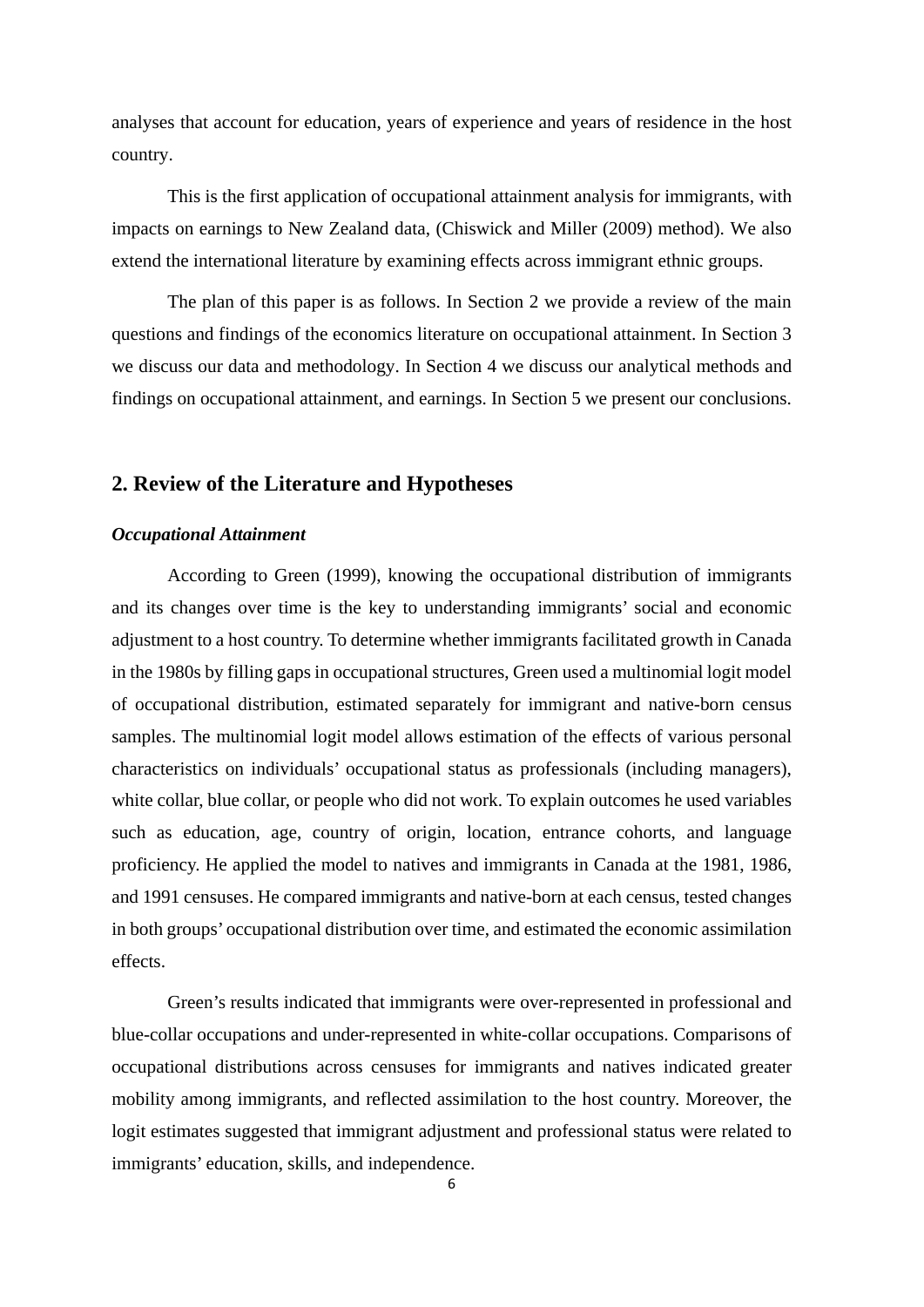An important indicator of immigrants' access to opportunities is their level of occupational attainment relative to the native population, and we make this variable key in the present paper. Since education and skills are generally immigrants' most significant assets, the degree to which their education leads to occupational attainment is the focus of this paper. Few studies have examined the relationship of immigrants' occupational attainment to their economic success. However, it is increasingly recognised that the occupational distribution of immigrants and its changes over time are central to understanding immigrants' adjustment and social development (Green, 1999; Orrenius and Zavodny, 2007; Elliott and Lindley, 2008; Chiswick and Miller, 2009b).

Chiswick and Miller (2009a) highlighted that previous research failed to fully understand the "catch-up" effect of immigrants' labour market adjustment, and argued that insights into such adjustment can be gained from earnings equations that take account of occupational status. They used the US Census to examine the determinants of occupational attainment and the impact of occupation on immigrant earnings. They characterised the desirability of occupations by their earnings, employing in the ordinary least squares analysis a continuous quantitative measure of occupation. They estimated typical human capital earning functions for immigrants both with and without occupational variables as predictors, relating the natural logarithm of annual earnings to educational attainment, potential labour market experience, the natural log of weeks worked, foreign birth, ethnicity, marital status, location, and veteran status.

On this basis, Chiswick and Miller (2009a) found that most of the increase in migrants' earnings associated with education resulted from access to higher-paying occupations. For a given level of education, there was a negative relationship between occupational attainment and pre-immigration work experience, which suggests that for occupational attainment, and with education controlled for, it is better to have immigrated upon leaving school than to have foreign labour market experience.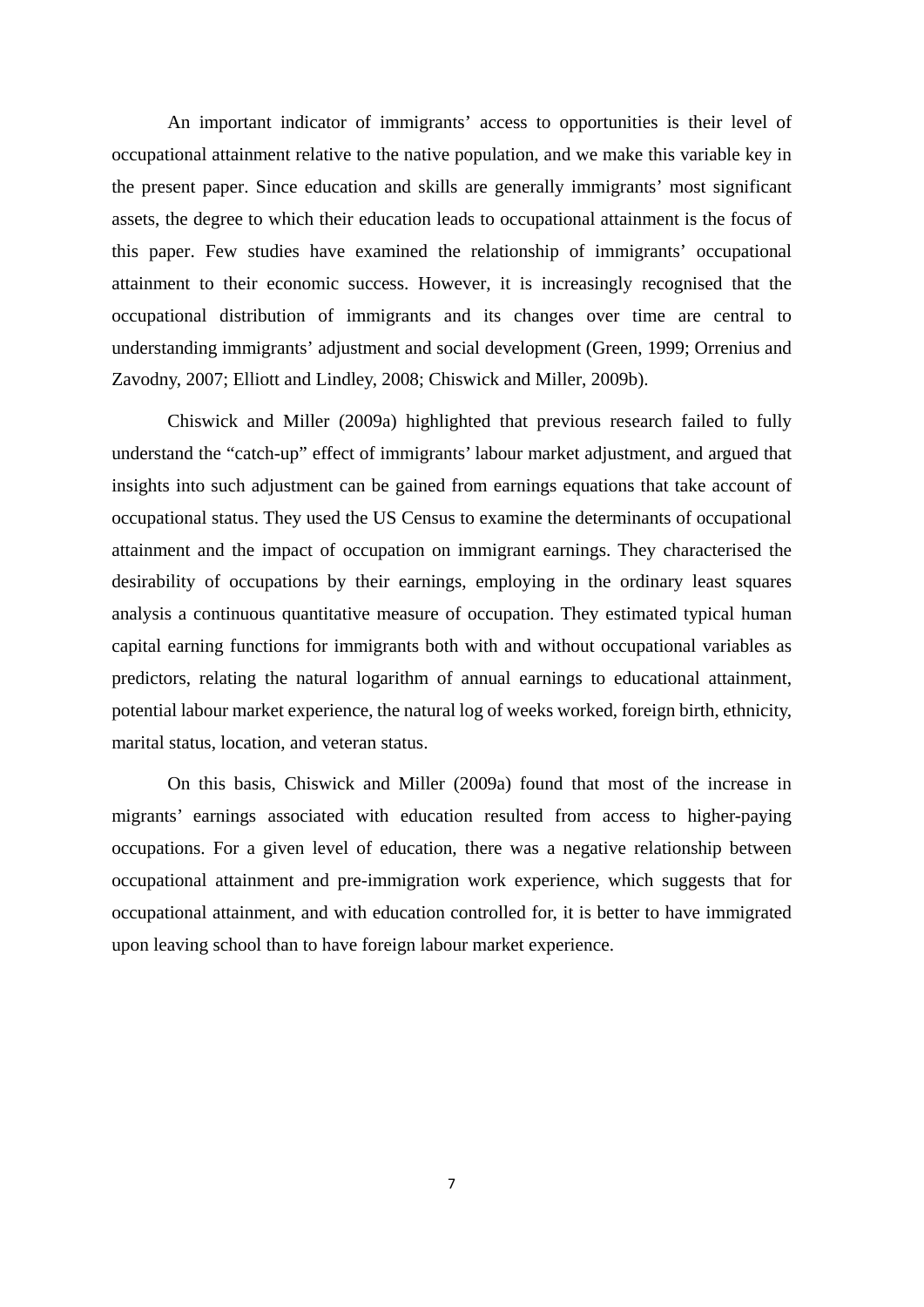Our study enables us to go beyond the work of Chiswick and Miller (2008a, 2009a) in the following ways:

- 1. We extend data over a wider time-span during which employment outcomes may be affected;
- 2. We examine effects in New Zealand, which has immigration policies which favour skill as a criterion and may therefore be a model for others who may adopt such policies in the future. This is the first application of the occupational attainment and earnings effects model above to New Zealand data;
- 3. We differentiate effects by immigrant ethnic groups.

#### *Hypothesis 1:*

Occupational attainment substantially affects earnings, especially for immigrants. We seek to quantify such effects.

#### *Hypothesis 2:*

Human capital factors of educational qualifications, years of general work experience, and years in the host country influence occupational attainment. We seek to quantify such effects for immigrants.

#### *Hypothesis 3:*

The effect of human capital variables on earnings is partially through occupational attainment. We seek to quantify such effects.

While our interest in these hypotheses is in the occupational attainment and economic success of immigrants, we report parallel results for native-born individuals, and where appropriate, we draw attention to differences.

#### **Variables of Interest**

#### *Education*

Educational attainment is a primary determinant of immigrants' socioeconomic status (Becker, 1993), and has both direct and indirect impacts on earnings, with the indirect impacts operating, we suggest, through occupational attainment (Chiswick and Miller,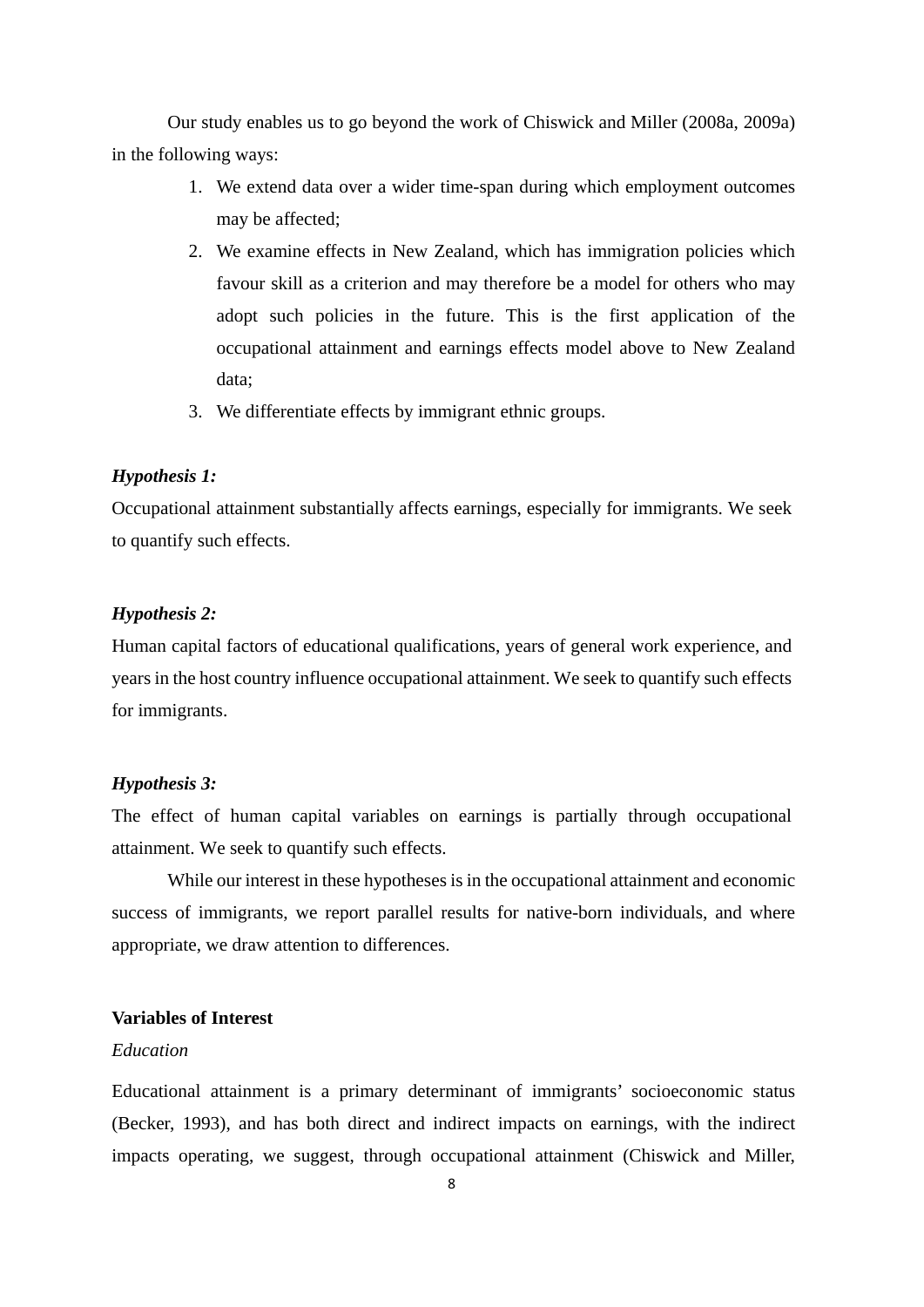2009a). Educational attainment reflects prior learning and creates the expectation of a more skilled occupation or easier access to jobs. Chiswick and Miller (2009b) found that most of the increase in earnings associated with education comes through access to higher-paying occupations, but that immigrants' payoff for educational qualifications is generally less than that obtained by natives. Lalonde and Topel (1997) indicated that the value of education abroad is always less than that of education in the host country.

#### *Experience*

Labour market experience includes both pre- and post-migration experience. As with educational qualifications, pre-migration experiences appear relatively difficult to transfer to host country labour markets (Chiswick, 1978). However, Chiswick and Miller (2009a) observe that once occupation is taken account of, the payoff to pre-immigration labour market experience rises: thus, pre-migration labour market experience has a negative impact on occupational status, especially among those who seek to enter high-paying occupations.

#### *Years since migration*

Labour market experience gained post-immigration has a positive and more significant effect on occupational attainment (Chiswick and Miller, 2009b). Longer residence enables immigrants to assimilate more deeply, and to advance occupationally, in the host country. However, for higher-paid and more professional occupations, which require more complex skills that might not be accumulated in longer host-country residency, the influence of duration of residence may be less. Moreover, Duleep and Regets (1997) indicate that the greatest post-arrival gains in relative earnings are recorded by immigrants with low earnings at arrival, because they make greater destination-specific investments in human capital.

#### *Ethnicity*

Blackaby, Leslie, Murphy and O'Leary (1998) demonstrated an earnings disadvantage of non-European immigrants in the U.K. that remains unexplained after controlling for an extended number of human capital factors, a result supported by Blackaby, Carlin, and Murphy (2007), and by Chiswick (1978) in the U.S. Elliott and Lindley (2008),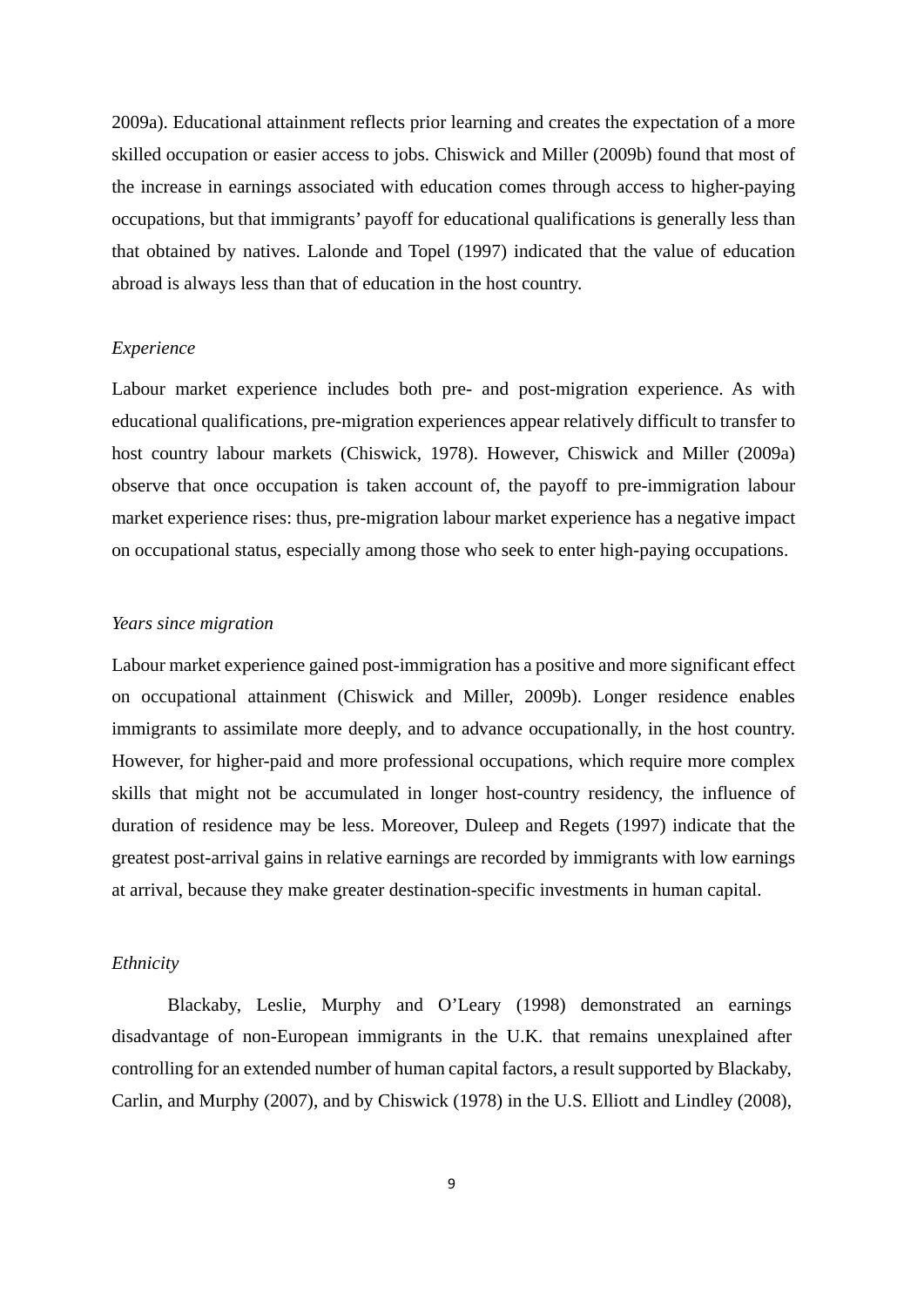in a U.S. study, also found immigrant ethnic minorities were disadvantaged in gaining employment in higher-paying occupations.

Other research focuses on how immigrant ethnic enclaves can provide labour market information and access to jobs (Borjas, 1992; Wang and Maani, 2014). These studies highlight the added role of immigrant group resources, information and networks (ethnic capital) on facilitating immigration group economic success in the host country. Both groups of studies (focusing on employer behaviour and ethnic group resources) indicate the existence of differential labour market effects for immigrants of differing ethnicities. However, the second group of studies highlights the positive (or negative) impact of group resources (or lack of them) on ethnic group economic outcomes.

#### *Marital status*

Other variables predicting immigrant occupational attainment are marital status and family circumstances (number of young children). Differences in these variables are important, and measures of these variables were available to us in our study. In particular, in home countries where gender roles are more distinct, influences may persist post-migration, resulting in differential occupational and earnings effects of marital status across immigrant groups. (Grossman, 1984; Blau, Kahn, Liu and Papps, 2013)

#### **3. Data**

We use individual-level data from the Household Labour Force Survey conducted by Statistics New Zealand, from the June quarter of each year, pooled across six years, 2002 to 2007. The Household Labour Force Survey and its annual supplement, the New Zealand Income Survey, provide information on the labour force experience and earnings of a representative sample of approximately 30,000 individuals collected each year. We select all employed males aged 24-65. The resulting sample of males in our expanded models based on available data on all variables is 37,949 observations. The combined data sets provide disaggregated information on immigrant or native-born status, education, occupation of employment, marital status, number of young children, and, for immigrants, number of years since migration.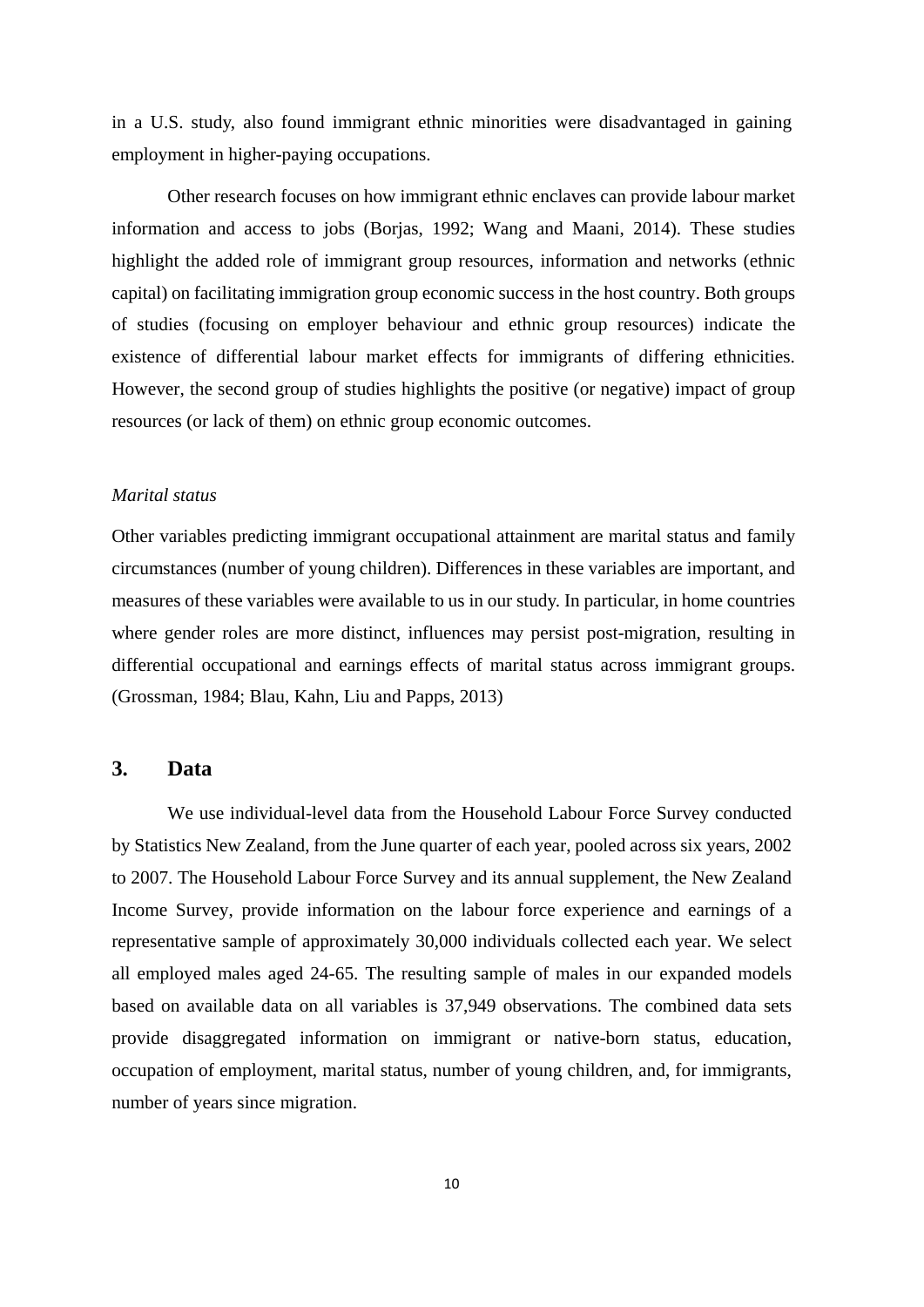In this paper we focus on the age group 24 to 65 years. The data set distinguishes between immigrants (born overseas) and the native-born males, those of different marital status, and ethnic groups: those from a European background, indigenous Maori, Pacific Islands birth place, an "others" group mainly consisting of Asian immigrants, and a remaining group consisting of other ethnicities.

#### **4. Methodology**

Using an Ordered Probit estimation methodology originally considered by Aitchison and Silvey (1957) we first examine the effects of variables including educational qualifications and years since migration on occupational attainment. We then verify the effects of occupational attainment on earnings, and extend the conventional human capital earnings model with controls for major occupational groups. By comparing the results, we show the role of occupation in determining the earnings of immigrants. The Ordered Probit model used is our preferred modelling approach because it enables us to incorporate the hierarchical nature of occupational attainment in this analysis.

Mean occupational earnings are used as the measure of the desirability or attractiveness of an occupation. Hence the average hourly wage of each occupational group as reflected by the data is used to rank the occupations by order of attractiveness.

For a clear hierarchy for our Ordered Probit Model, we define five distinct occupational categories based on mean hourly earnings. The resulting occupational groups from the lowest to the highest are: 1. Elementary occupations; and Service and Sales workers; 2. Agriculture and Fisheries workers; 3. Trade workers; and Plant and Machine Operators and Assemblers; 4. Clerks; 5. Professionals, Technicians and Associate Professionals; and Legislators, Administrators and Managers. Based on this specification, each occupational category represents a clear differential category in terms of the hourly wage as demonstrated by the data (Table 1).

Table 1 shows the occupational ranking based on mean hourly earnings for our samples across all six years. The highest earnings ranking occupations are those held by professionals, technicians and associate professionals, while the least ranking in terms of earnings are elementary occupations and agriculture and fishery jobs. Table 1 is useful in highlighting a hierarchy of occupational categories based on hourly earnings. This hierarchy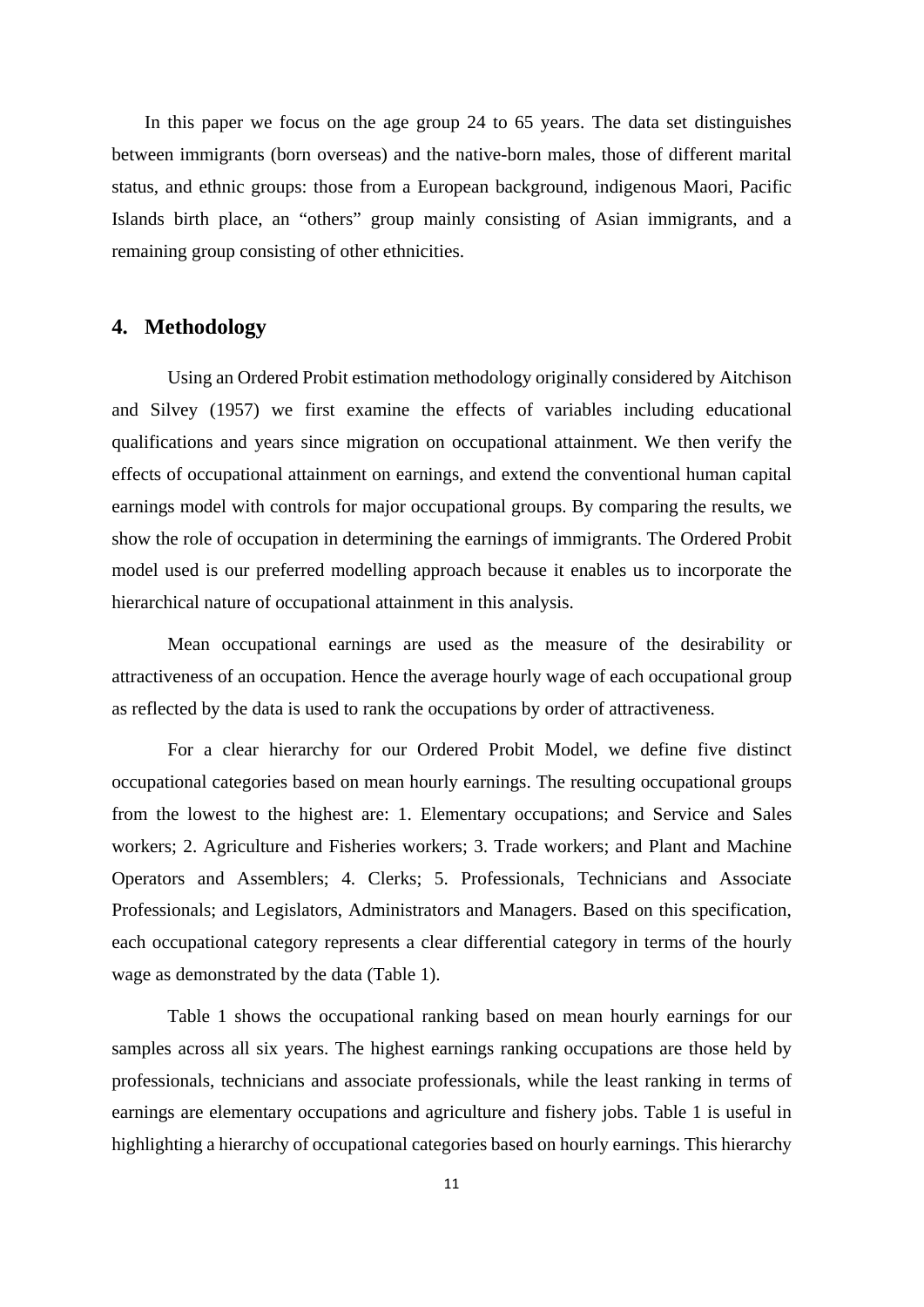corresponds with higher educational requirements across these occupations, and higher wages.

| <i>Occupation</i>                                                                                 | Hourly Wage* |
|---------------------------------------------------------------------------------------------------|--------------|
| Professional, Assoc. Professionals; and Legislators,<br>Administrators, Technicians, and Managers | 29.80        |
| Clerks                                                                                            | 19.30        |
| Plant and Machine Operators and Assemblers; and Trade<br>Workers                                  | 18.76        |
| <b>Agriculture and Fisheries Workers</b>                                                          | 17.66        |
| Elementary Occupations; and Service and Sales<br>Workers,                                         | 15.68        |

## **Table 1 - Average Occupational Hourly Wage**

Note:

\* Means (in constant, 2007 NZ dollars) for males, based on the Household Labour Force Survey (HLFS)/Income Survey (IS) pooled across for six years (2002-2007) utilised in this study.

1. Sample of employed males.

2. Standard deviations are respectively 30.08, 9.32, 11.37, 19.56, and 9.56).

3. Sample size: 37,949 observations.

Using the Ordered Probit model, we provide estimated probabilities of overall occupational attainment based on a unit change in each of our explanatory variables. For example, our analyses provide probabilities for an average immigrant to move up by one occupational category. The analyses further provide variations by educational qualification, each year since immigration, and by gender and ethnic group. In addition, the approach is flexible in allowing differential impacts for the explanatory variables for attainment of different occupational categories, which is important for precise estimations (e.g. different educational qualification levels can realistically have different effects on the probability of belonging to the professional occupations, as compared to clerical occupations).

The choice of five occupation groups is close to the study by Green (1999), which had four broad categories. Using the broad occupational categories in our study is constrained by our data, but it has two advantages. One advantage is that it provides clear occupational hierarchies for Ordered Probit analyses. A second advantage is that it allows us to clearly check whether, controlling for education and experience, a higher proportion of immigrants are engaged in lower-ranked occupations (e.g. elementary occupations or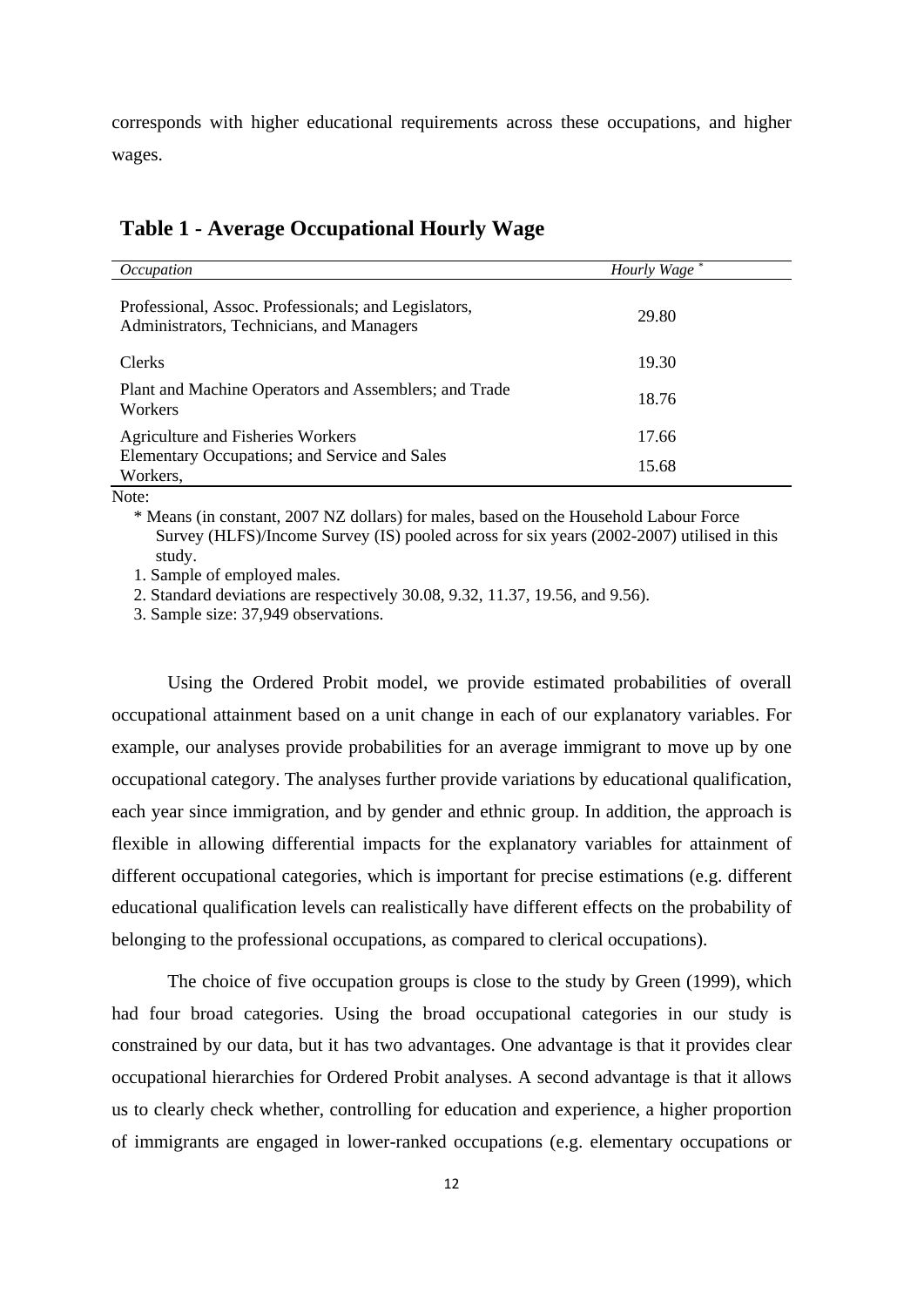services), and whether we observe improvements in occupational advancement with years since migration. This categorisation allows us, for example, to capture movements of skilled immigrants who initially start work in less-skilled occupations or trades, and move to higher level occupations with time lived in the host country. A potential drawback of the use of broad categories is that occupational advancement effects may not be observed as often, or it may result in statistically insignificant effects for occupational movements. Nevertheless, as we show in our analytical section, this concern does not seem to be a major one, as we observe highly significant coefficients.

We further calculate and provide *marginal probability* effects, reflecting the change in the probability of belonging to each occupational category, for a one-unit change in each explanatory variable, keeping other characteristics constant. Marginal probability measures are especially useful for summarising the results in easily interpreted percentage terms for belonging to each occupational category.<sup>5</sup>

We then verify the effect of occupational attainment on earnings, and extend the conventional human capital earnings model with controls for major occupational groups. By comparing both results the importance of the role of occupation when determining the earnings for immigrants is identified.

For this analysis, we first estimate standard earnings models based on the main human capital variables widely used in economics and related fields. These variables include educational qualifications, potential work experience (age minus years of study) and time in the host country for immigrants. These three sets of variables reflect the effect of human capital, which is expected to result in higher productivity and earnings in the labour market. We then augment our earnings models by adding each person's occupational category of employment. Thus a comparison of our models with and without occupation of employment can quantify the extent to which occupational attainment contributes to the relative earnings of each immigrant group.

<sup>&</sup>lt;sup>5</sup> We augmented our analysis through additional estimates based on multinomial-logit estimations. The multinomial-logit approach assumes no particular order across the occupational categories. The results based on this added method support our findings based on the main analyses.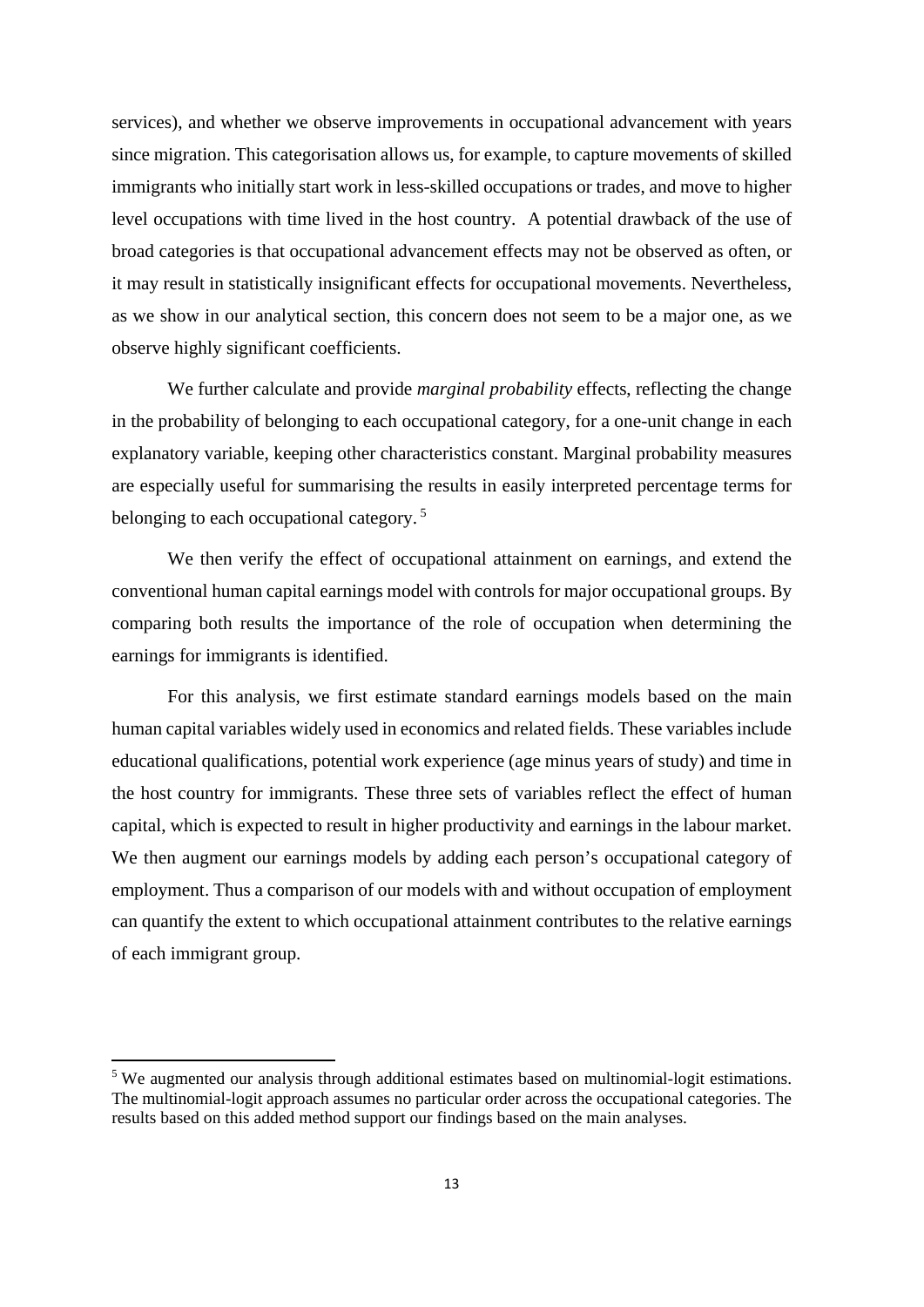We consider both occupational attainment and earnings effects across immigrant ethnic groups. Since we obtain parallel results for the native-born from the same ethnic groups, our results allow us to draw comparisons on effects for second and higher generation immigrants, compared to first generation immigrants in our immigrant groups' analyses.

The combination of our analyses of occupational attainment and earnings effects provides a more comprehensive exposition of the labour market experience of the immigrant groups of interest in our analysis.

Table A1 (Appendix) provides the definition of variables used in our occupational attainment and earnings models.

#### **5. Results**

#### *Hypothesis 1: Occupational attainment affects earnings.*

Table 1 indicates mean hourly earnings for our samples across all six years, and shows marked differences between professional and elementary occupations. For example the hourly wage in the top occupational category is more than double that of the lowest, highlighting a clear hierarchy of occupational categories.

 As noted earlier, these statistics do not control for factors such as education and skills and years of experience, and years since migration. In our analytical section we provide estimates that carefully control for these factors at the disaggregated level.

#### *Hypothesis 2: Human capital factors affect occupational attainment.*

Table 2 provides the comprehensive set of Ordered Probit results (based on maximumlikelihood estimation) and derived marginal effects for belonging to each occupational category for the immigrant and the native-born populations (see, e. g. Newell and Anderson (2003) on the derivation of marginal effects). In these tables we summarize the effects and the significance of each explanatory variable on the probability of moving from a lower occupation to the next higher level occupation, for male immigrants, and native-born, respectively (across years 2002 to 2007).

The first two columns of each table show the coefficients of the Ordered Probit model with five occupational categories, and significance levels of each variable. In columns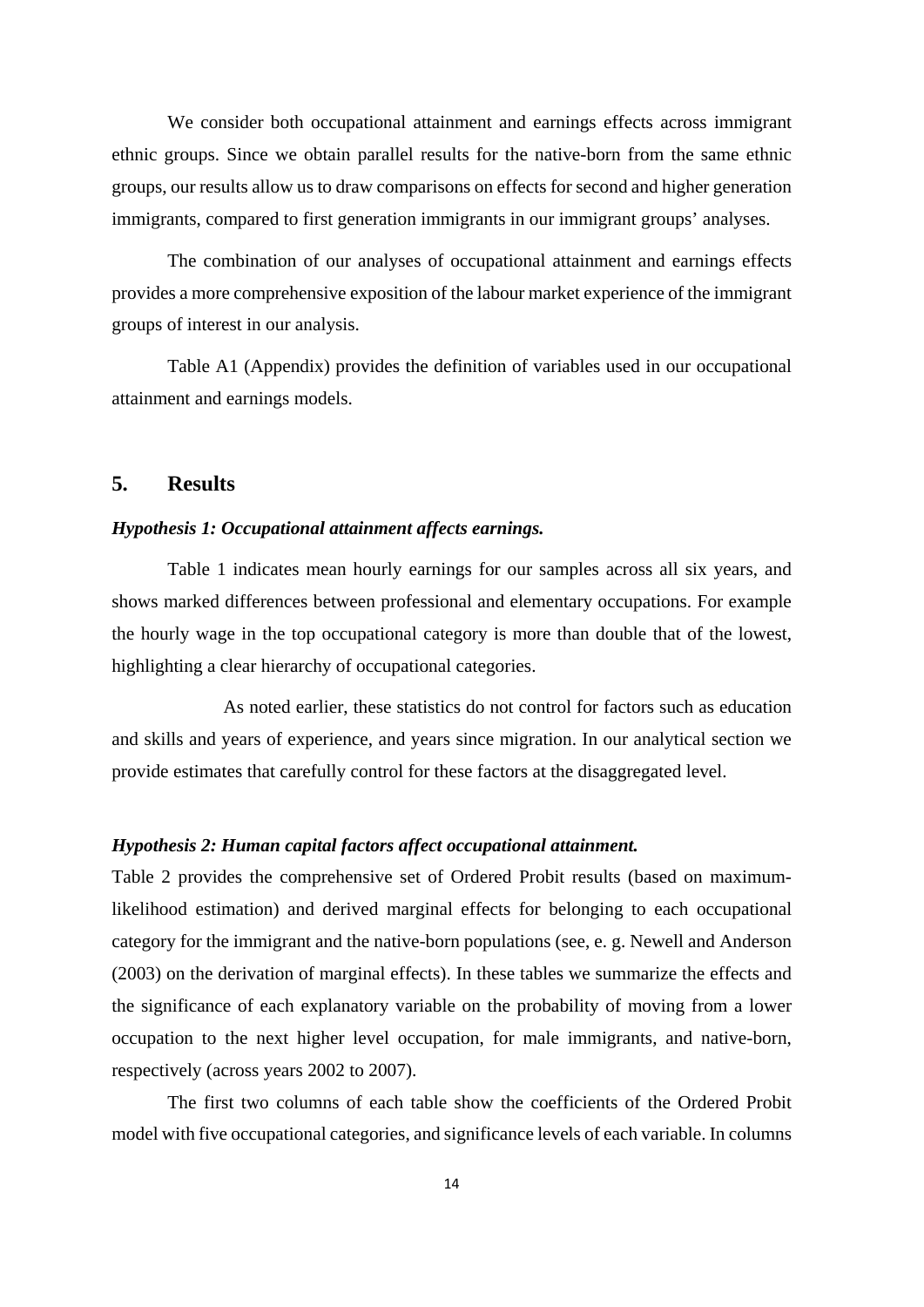3 to 6 we report derived marginal effects of a unit change in explanatory variables on the probability of belonging to particular occupational categories. For brevity, we provide information on two major occupation rank categories: elementary and service occupations (lowest rank); and professional, administrative and managerial occupations (highest rank), which represent, respectively, lower-level and higher-level occupations.<sup>6</sup>

Positive marginal effect signs reflect an increased probability of belonging to the category in association with a one-unit increase in the explanatory variable, and negative effects reflect a decreased probability. Note that the same variable may have different effects in differently ranked occupation categories.

Our model performs well in explaining occupational attainment, and allows us to control for educational qualifications, work experience and, for immigrants, years since immigration.

We find that occupational attainment is affected most significantly by educational qualifications, but that other factors also have influence. For example, as column 1 of Table 2 shows, male immigrants' probability of belonging to a higher category is increased by 25.6% of a standard deviation from having a High-school qualification, and by 157.5% from a University degree.

The results show that, as predicted, "Years since migration" increases the probability of moving from a lower-paid occupational category to a higher-paid one, indicating that although immigrants may initially be penalised by the imperfect transferability of qualifications or other disadvantages, over time they tend to move to better occupations. The negative sign of the quadratic term coefficient indicates the increases occur at a decreasing rate with increased years since migration. We estimate the additional chances of belonging to a higher-ranking occupation to be about 14.6% of a standard deviation (of the spread of population across occupational categories) higher after a decade since immigration, and about 29.2% of a standard deviation in two decades.7

<sup>6</sup> These results are available from the authors.

<sup>&</sup>lt;sup>7</sup> We use the coefficients and their quadratic in Table 2, column 1, for marginal effects setting the values of Years since migration, to one and two decades respectively  $(0.272 - 2(0.063) = 0.146$  for one decade; and  $0.272(2) - 2(0.063)(2) = 0.292$  for two decades).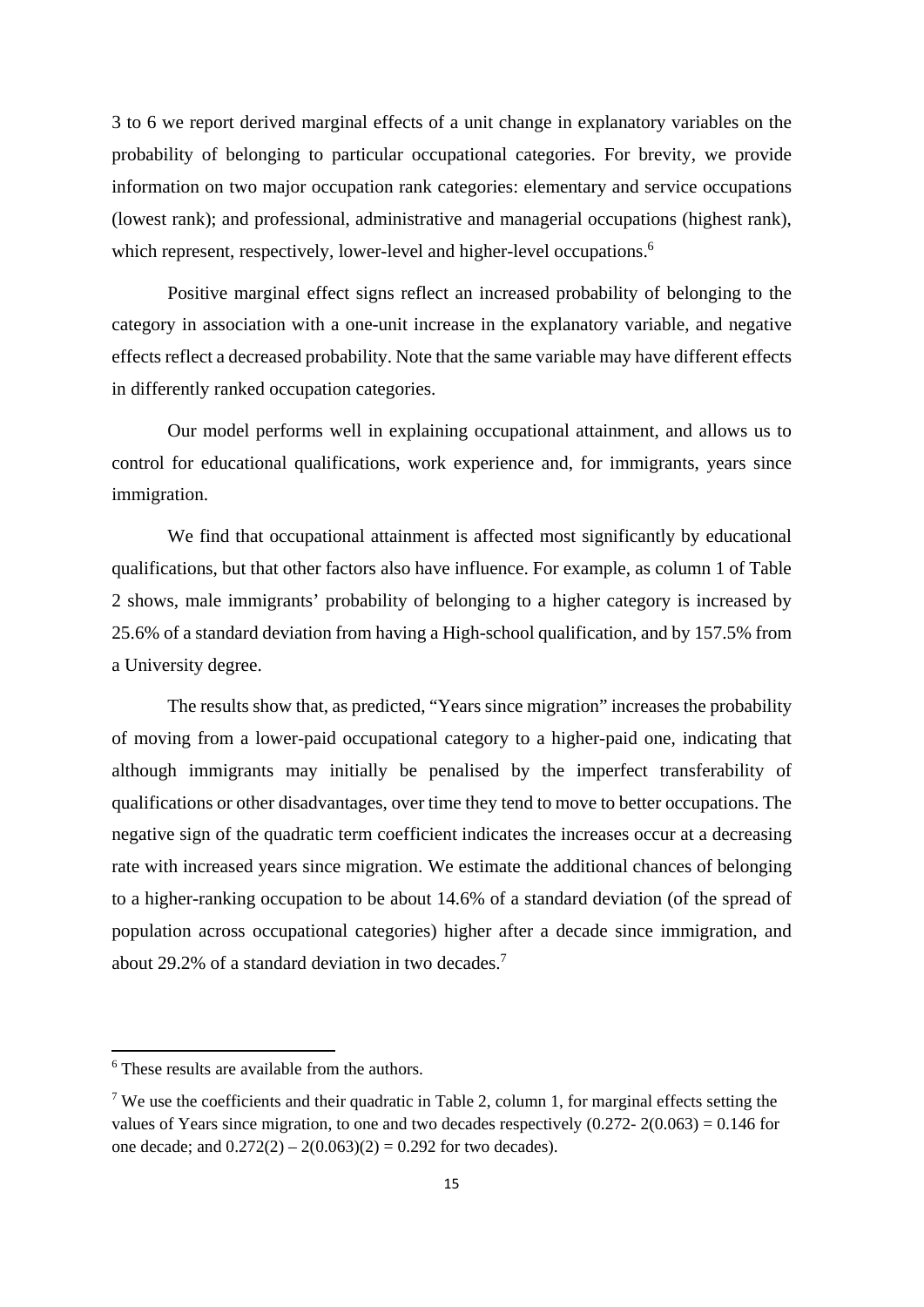| Variable                                 |                   | Coefficients       | <b>Marginal effects</b> (change in the probability of belonging to<br>selected occupational category for $1$ unit change in $X$ ) |              |                                               |             |
|------------------------------------------|-------------------|--------------------|-----------------------------------------------------------------------------------------------------------------------------------|--------------|-----------------------------------------------|-------------|
| <b>Occupation Category</b>               |                   |                    | Elementary occupations and<br>services (lowest rank)                                                                              |              | Professional and<br>Managerial (highest rank) |             |
|                                          | <b>Immigrants</b> | <b>Native-born</b> | <b>Immigrants</b>                                                                                                                 | Native-born  | <b>Immigrants</b>                             | Native-born |
|                                          |                   |                    |                                                                                                                                   |              |                                               |             |
| High-school degree                       | $0.256***$        | $0.386***$         | $-0.057***$                                                                                                                       | $-0.081***$  | $0.100***$                                    | $0.142***$  |
| Post-school qualification                | $0.589***$        | $0.512***$         | $-0.132***$                                                                                                                       | $-0.116***$  | $0.228***$                                    | $0.182***$  |
| University degree                        | $1.575***$        | $1.925***$         | $-0.270***$                                                                                                                       | $-0.215***$  | $0.566***$                                    | $0.653***$  |
|                                          |                   |                    |                                                                                                                                   |              |                                               |             |
| Experience (in years)/10                 | $0.474***$        | $0.535***$         | $-0.115***$                                                                                                                       | $-0.125***$  | $0.183***$                                    | $0.189***$  |
| Experience (in years) 2/100              | $-0.096***$       | $-0.100***$        | $0.023***$                                                                                                                        | $-0.024***$  | $-0.037***$                                   | $-0.035***$ |
| Years since migration/10                 | $0.268***$        | $ -$               | $-0.065***$                                                                                                                       | $ -$         | $0.104***$                                    | $ -$        |
| Years since migration2/100               | $-0.063***$       | - -                | $0.015***$                                                                                                                        | - -          | $-0.024***$                                   | $ -$        |
| European ethnicity                       | $0.350***$        | $0.128***$         | $-0.083***$                                                                                                                       | $-0.031***$  | $0.135***$                                    | $0.044***$  |
| Maori ethnicity                          |                   | $-0.088***$        |                                                                                                                                   | $0.021**$    |                                               | $-0.031**$  |
| Pacific ethnicity                        | $-0.178***$       | $-0.007$           | $0.045***$                                                                                                                        | $-0.001$     | $-0.067***$                                   | 0.003       |
| Other ethnicity (mainly Asian)           | $-0.091$          | $0.174**$          | 0.023                                                                                                                             | $-0.037**$   | $-0.035$                                      | $0.064**$   |
| Married                                  | $0.209***$        | $0.118***$         | $0.022***$                                                                                                                        | $-0.045$ *** | $0.079***$                                    | $0.065***$  |
| Log of Likelihood                        | $-9009.0$         | $-38520.2$         |                                                                                                                                   |              |                                               |             |
| Prob $>$ chi <sup>2</sup>                | 0.0000            | 0.0000             |                                                                                                                                   |              |                                               |             |
| Probability of belonging to the category |                   |                    | 0.159                                                                                                                             | 0.151        | 0.402                                         | 0.310       |
| Number of observations                   | 7642              | 30307              |                                                                                                                                   |              |                                               |             |

#### **Table 2 - Ordered Probit Model of Occupational Attainment**

Notes:

1. Sample of employed males

2. \*p<.10,\*\*p<.05,\*\*\*p<.01; - - ( Not Applicable)

3. Experience and Years since migration are measured in years (coefficients are reported in decades).

4. All models include fixed effects for each year of data; Base category for Ethnicity is 'all other immigrant ethnicities'.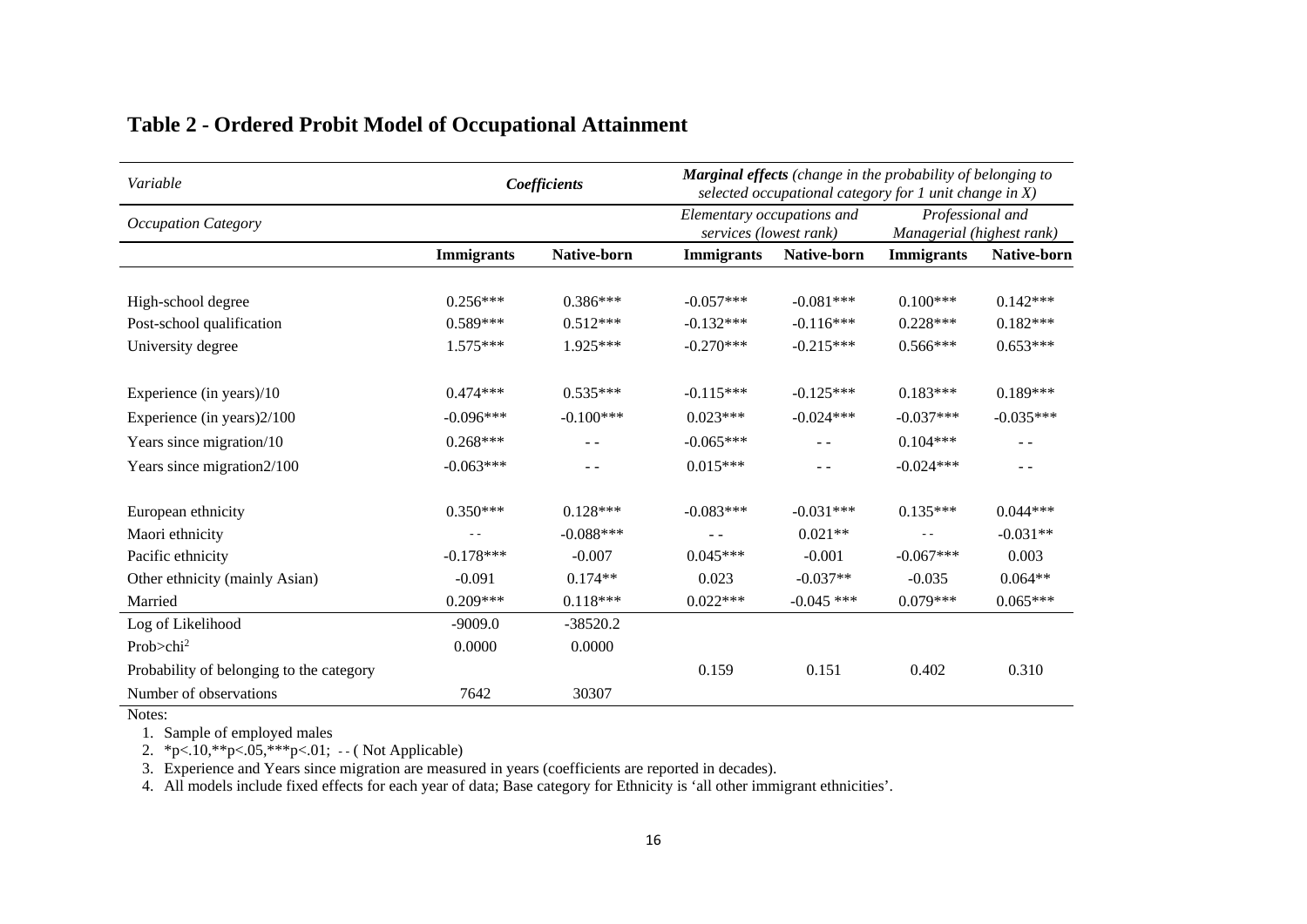Immigrants from a European country background have about a third (35.0%) higher probability of engagement in a higher-ranked occupation, compared to the base category of other non-Asian and not specified immigrants. In contrast, immigrants from the Pacific Island countries have a 17.8% lower probability. When educational and other relevant factors are controlled for in the model, these effects are weaker, but remain, compared to other immigrant groups. When considering each occupation category, immigrants from European countries have a 13.5% higher probability of belonging to the highest of the five categories in our study, i.e. professionals. In contrast, immigrants from the Pacific Islands have a 6.7% lower probability of belonging to that category. The statistically significant effects for immigrants, for example, the negative effects for the Pacific Island ethnic group compared to the positive effect for European immigrants of over 20%, are in magnitude equivalent to occupational attainment gains expected on average within a decade and a half since migration for the overall sample.

Since our analysis of the native-born workforce in Table 3 reflects occupational movement for second and higher generation immigrant, it complements our analysis of immigrants. The following results are noteworthy. A comparison of results across immigrants and the native-born shows that while the effect of all explanatory variables is compatible across the immigrant and native-born groups, educational qualifications and years of experience generally make larger positive impacts on occupational attainment for the native born, compared to immigrants. This effect as noted earlier is likely to reflect potential disadvantages of immigrants, partly due to incomplete transferability of educational skills or work experience, as noted earlier.

We further find that among the native-born population, when educational qualifications are controlled for, the probability of belonging to a higher occupational category for the Pacific Island population is no longer statistically significant, compared to the other native-born groups. In addition, compared to other native-born workers the positive differential probability of belonging to highest occupational category (i.e. professionals) is smaller for the native-born workforce with a European background (4.4% compared to 13.5% for immigrants from a European background). The results for the native-born population of Pacific Island and European ethnic backgrounds provide complementary analyses, which generally signal regression to the mean and economic opportunity for the second and higher generations of immigrants.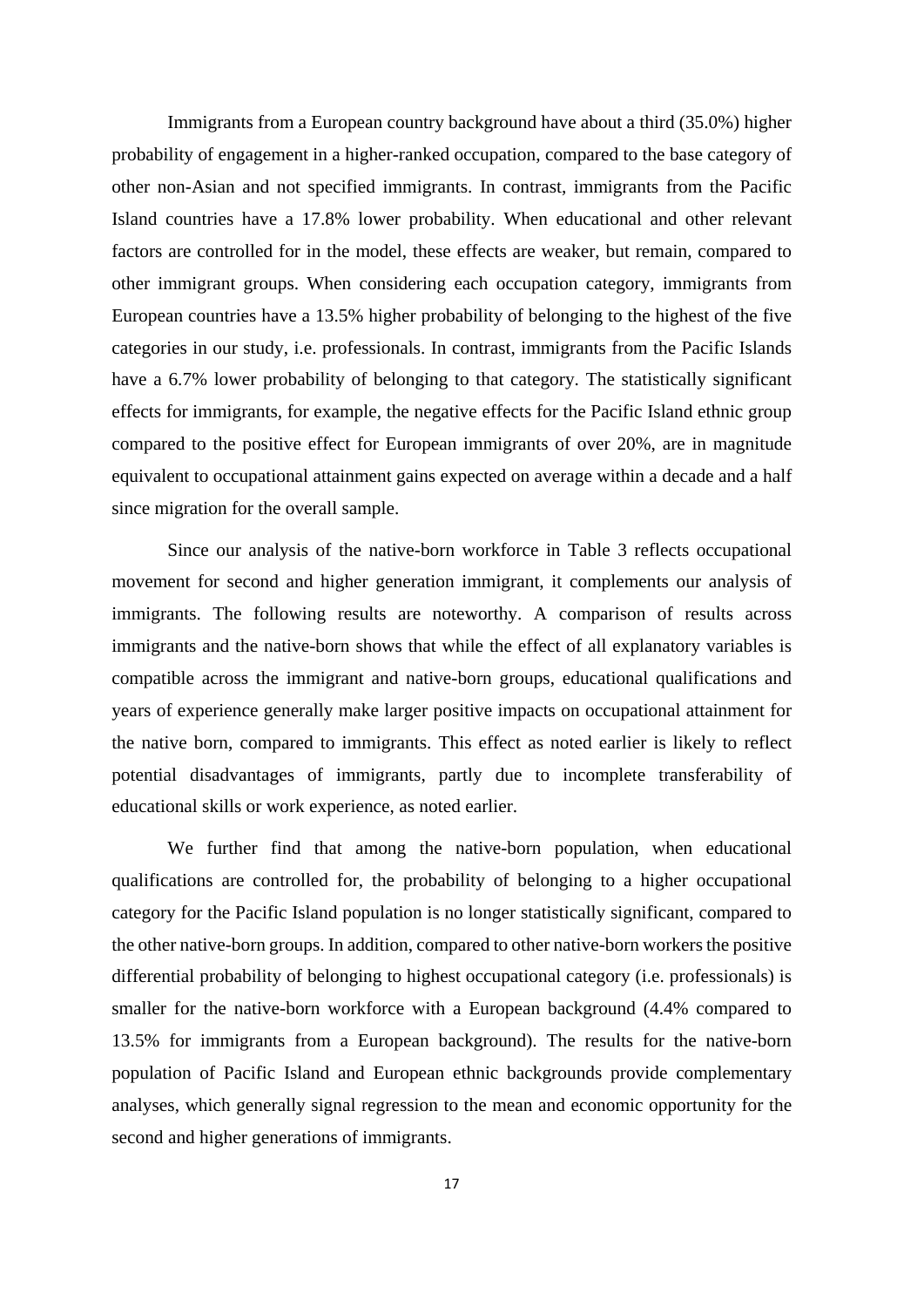# *Hypothesis 3: The effect of human capital variables on earnings is partially through occupational attainment.*

Here, we examine the extent to which educational qualifications, years since migration and ethnic group influence earnings through occupational attainment. The results from standard earnings models and expanded models which also control for the five occupational categories are summarised in Table 3. The dependent variable is the natural logarithm of the hourly wage. The explanatory variables include educational qualifications, years of experience, and years since migration. As the dependent variable in these models is the *natural logarithm* of hourly earnings, the coefficients (x100) are interpreted as reflecting percentage effects on hourly earnings.<sup>8</sup>

The results confirm the significance of occupation in explaining immigrant earnings differentials. For example, when occupation is controlled for, as columns 3 and 6 of Table 3 show, the coefficient for a University degree decreases by 37.5% for immigrant men, and by about 32% for native-born men, suggesting that a significant part of the increase in earnings associated with a University degree occurs through entrance into higher-paid occupation. Results for Post-school and school qualifications are almost as strong.

Table 3 column 3 further shows that 28.3% of the effect of years since migration for immigrant men is through occupation. We have obtained these results despite using broad occupational categories, which can result in insignificance of coefficients.

Some differentiable results occur for different ethnic groups. For example, with occupation controlled for, among the native-born and immigrants approximately a quarter to a third (26.2% and 32.1%, respectively), of the increase in earnings associated with being in the European group occurs through entrance into higher-paid occupations. The opposite effect applies for the impact of Pacific group and others on earnings for immigrants: a reduction of the estimated coefficient value for the Pacific group immigrants by about a third

<sup>8</sup> For example a coefficient of 0.10 for a continuous variable such as years since migration represents approximately a 10.5% increase in hourly earnings associated with a one unit change in the explanatory variable. For binary variables, e.g. Post-school or University degree, the percentage effect is: (the anti-log of the coefficient-  $1)(x100)$ , which is slightly larger than the above calculation).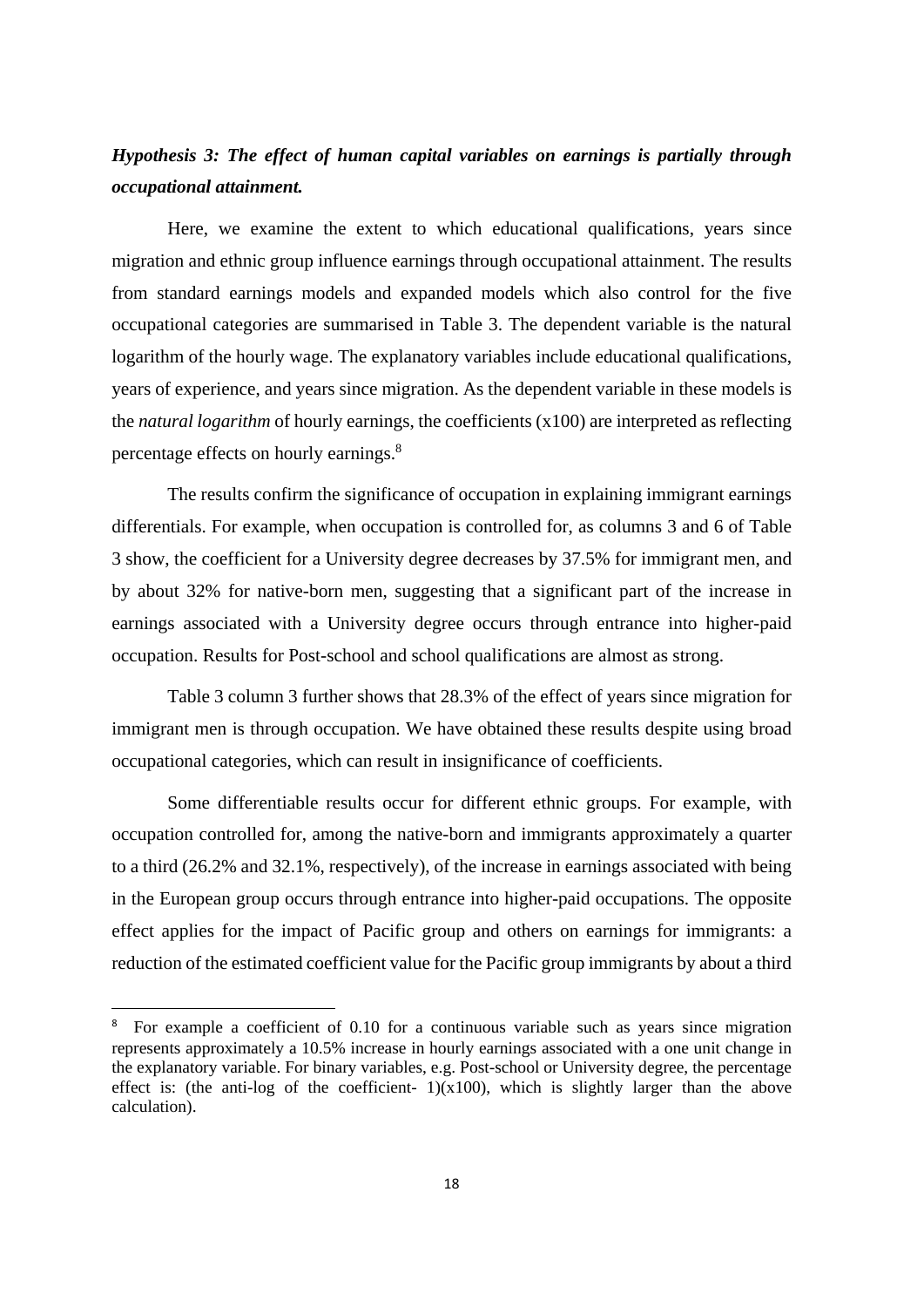(33.7%), indicating the importance of occupational attainment in explaining earnings for the group, whereas for the "others" (mainly Asian) group the reduction is more modest at 9.8%.<sup>9</sup> These results indicate that occupational attainment plays a greater role in explaining earnings effects in immigrant groups from both European and Pacific countries, compared to the other groups of immigrants.

An implication of these results for econometric modelling is that when occupation is not included in earnings models, the coefficients for other important and correlated variables, such as educational attainment and ethnicity, combine their direct effects on earnings with omitted indirect effects through occupational attainment. We find that the indirect effects through occupational attainment are very significant.

We further find that among the native-born population, when educational qualifications are controlled for, for the Pacific Island population earnings is no longer statistically significant, compared to the other native-born groups. In addition, compared to other native-born workers, the positive earnings effect for the native-born workforce of European background is smaller than for immigrants of European background (6.1% compared to 15.6%, respectively). These results further indicate regression to the mean and economic opportunity for the second and higher generations of immigrants.

In summary, the return to having a University degree for immigrants achieved through occupational earnings mobility is more than a third of the returns reported for the conventional earnings function. The added effect of return to Years since migration through occupational effects is more than a quarter of the return reported for the conventional earnings function for immigrants. In addition, a major part of the remaining effect of ethnicity on earnings is through occupational attainment. Our results confirm that for both immigrants and native-born workers occupation is indeed closely connected to earnings outcomes.

<sup>&</sup>lt;sup>9</sup> We also examined occupational attainment and earnings for women based on the same data set. While we are not reporting those results here for brevity and given the different focus of the two analyses, those results show that for female immigrants the advantages of having higher qualifications for entering into higher-paid occupations are relatively greater than for males and for native-born women. Compared to immigrant men, the mediating "occupation effect" is also larger for immigrant women from a European background, and the negative impact for the Pacific island group is also larger.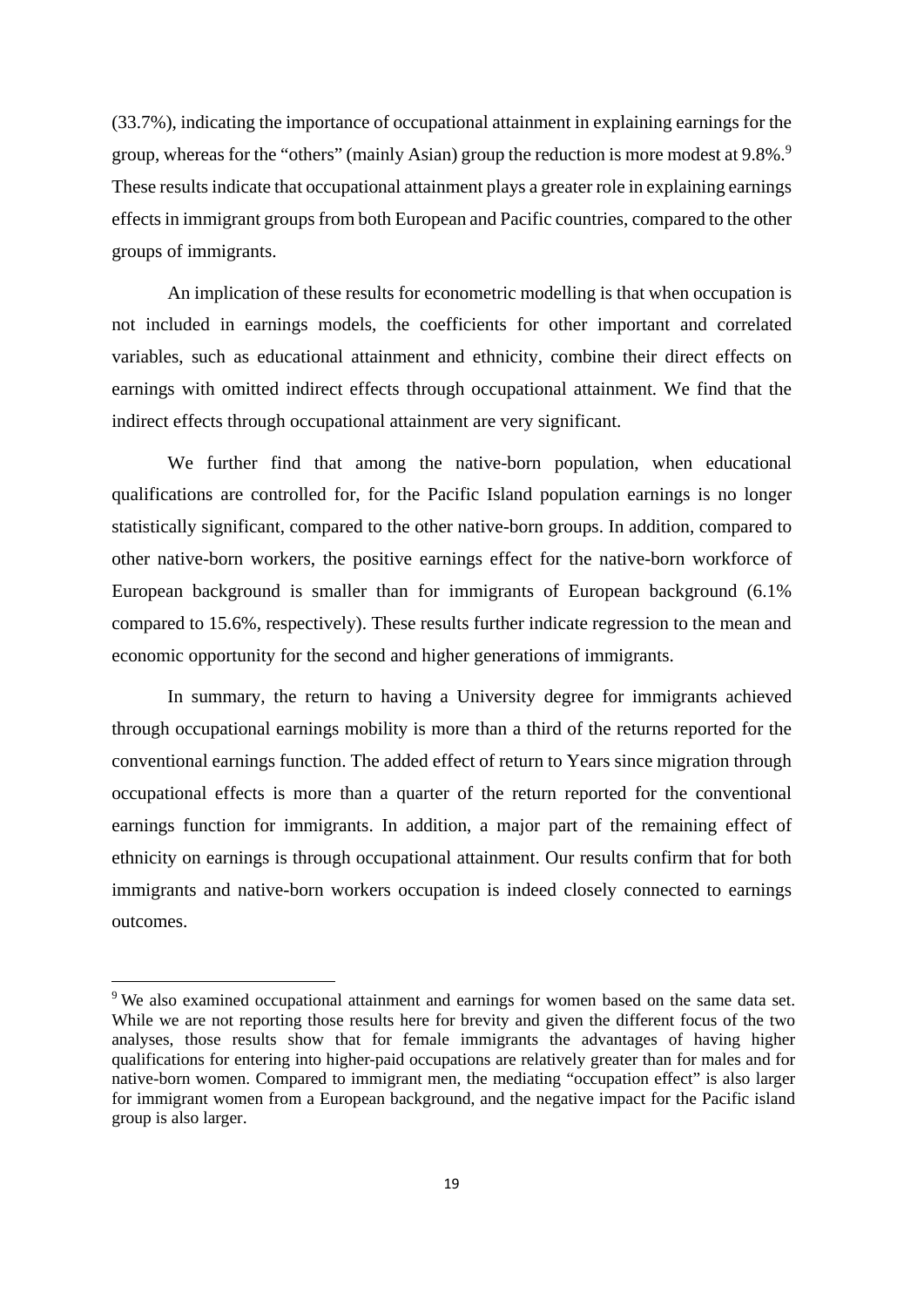| Variable                                                                                                          | <b>Immigrants</b>                                          |                                                            |                                                        | Native-born                                   |                                                      |                                                        |
|-------------------------------------------------------------------------------------------------------------------|------------------------------------------------------------|------------------------------------------------------------|--------------------------------------------------------|-----------------------------------------------|------------------------------------------------------|--------------------------------------------------------|
|                                                                                                                   | <b>Standard Model</b>                                      | With<br>Occupational<br>Attainment                         | Percentage<br>Change from the<br><b>Standard Model</b> | <b>Standard Model</b>                         | With<br>Occupational<br>Attainment                   | Percentage<br>Change from the<br><b>Standard Model</b> |
| High-school degree<br>Post-school qualification<br>University degree                                              | $0.121$ ***<br>$0.240$ ***<br>$0.488$ ***                  | $0.084$ ***<br>$0.157$ ***<br>$0.305$ ***                  | $-30.6$<br>$-34.6$<br>$-37.5$                          | $0.137$ ***<br>$0.232$ ***<br>$0.549$ ***     | $0.088$ ***<br>$0.172***$<br>$0.374***$              | $-35.8$<br>$-25.9$<br>$-31.9$                          |
| Experience (in years)/10<br>Experience (in years) 2/100<br>Years since migration/10<br>Years since migration2/100 | $0.323$ ***<br>$-0.066$ ***<br>$0.106$ ***<br>$-0.023$ *** | $0.270$ ***<br>$-0.055$ ***<br>$0.076$ ***<br>$-0.016$ *** | $-16.4$<br>$-16.7$<br>$-28.3$<br>$-30.4$               | $0.375$ ***<br>$-0.073***$<br>$\sim$ $\sim$   | $0.330$ ***<br>$-0.065$ ***<br>$\sim$ $\sim$<br>$ -$ | $-12.0$<br>$-10.9$                                     |
| European ethnicity<br>Maori ethnicity<br>Pacific ethnicity<br>Other ethnicity (mainly<br>Asian)                   | $0.156***$<br>$-0.101***$<br>$-0.051$ **                   | $0.106$ ***<br>$-.066***$<br>$-0.046**$                    | $-32.0$<br>$-$<br>$-34.6$<br>$-9.8$                    | $0.061$ ***<br>$-0.020*$<br>$-0.007$<br>0.011 | $0.045***$<br>$-0.008$<br>$-0.007$<br>$-0.010$       | $-26.2$<br>$\frac{1}{2}$<br>0.0<br>0.0                 |
| Married<br>Constant                                                                                               | $0.085***$<br>$2.172$ ***                                  | $0.063***$<br>$2.167$ ***                                  | $-25.9$<br>$-0.2$                                      | $0.119***$<br>$2.218$ ***                     | $0.099***$<br>$2.200$ ***                            | $-16.8$<br>$-0.8$                                      |
| $\mathbb{R}^2$<br>F-value<br>Prob>F<br>Number of observations                                                     | 0.316<br>298.1<br>0.0000<br>7642                           | 0.388<br>260.5<br>0.0000<br>7642                           |                                                        | 0.328<br>1364.3<br>0.0000<br>30307            | 0.379<br>1002.3<br>0.0000<br>30307                   |                                                        |

#### **Table 3 - The Mediating Effect of Occupational Attainment on Hourly Wage**

Notes:

1. Sample of employed males.

2. \*P<.10,\*\*P<.05,\*\*\*P<.01; - - ( Not Applicable)

3. Experience and Years since migration are measured in years (coefficients are reported in decades).

4. All models include fixed effects for each year of data; Percentage effects are rounded; 5. Base category for Ethnicity is 'all other immigrant ethnicities'.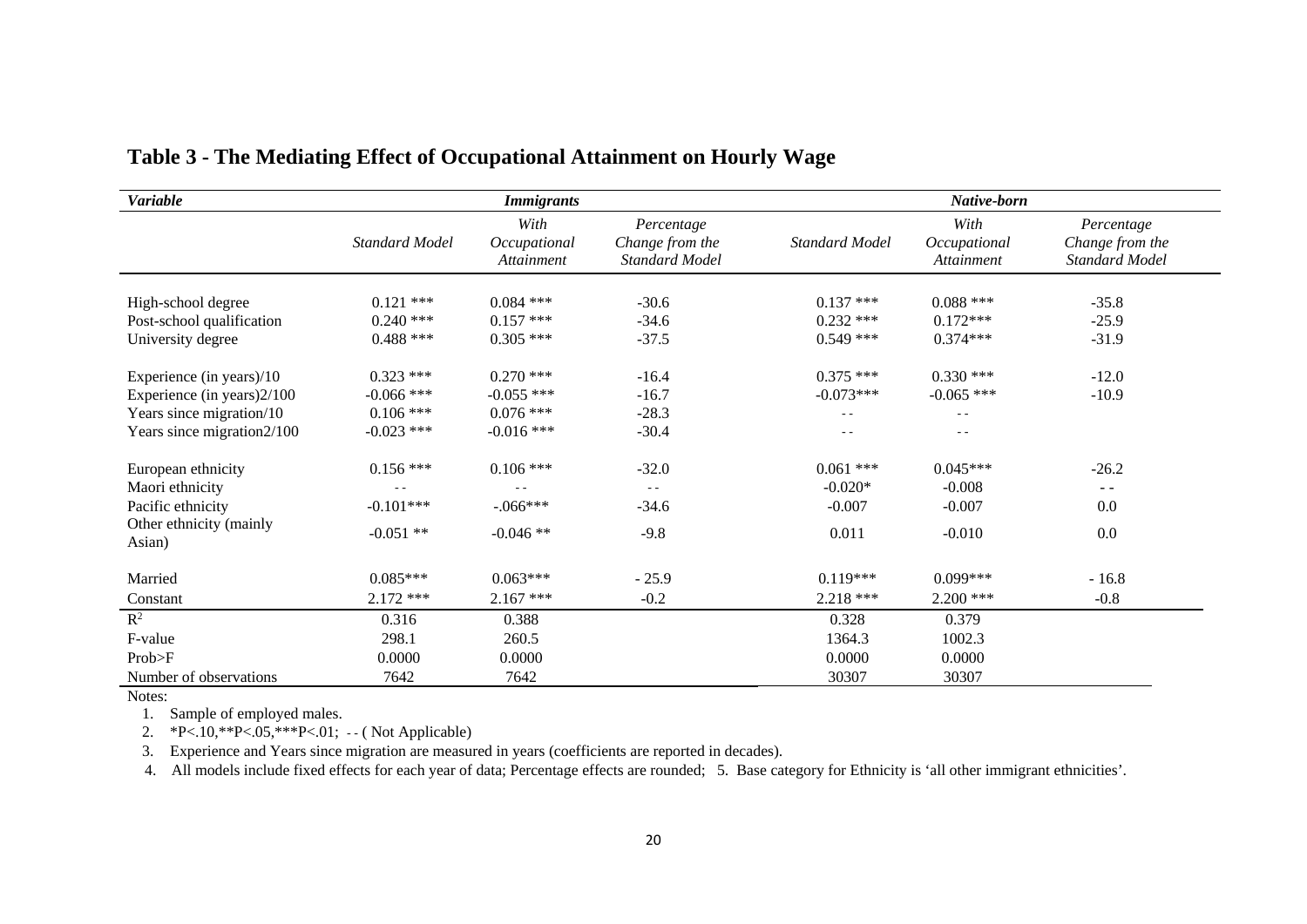#### **6. Conclusion**

Some of our key results are as follows. We find that the probability of engagement in higher occupational categories is most significantly affected by educational qualifications, and that occupational attainment is an important mechanism through which education and skills result in higher earnings.

Our results highlight the importance of possessing a higher education (a Post-school qualification, or a University degree) in accessing highly ranked occupations. This effect is large but not uniform across the immigrant and native-born groups: for immigrants who seek to attain the highest occupational categories, there is some disadvantage compared to the native-born workforce with similar educational qualifications.

For immigrants, having a University degree is associated with a significant return achieved through occupational earnings mobility, at more than a third (37.5%) of the return reported for the conventional earnings function. The effect of return from years since migration through occupational effects is also high, at approximately over a quarter (28.3%) of increased earnings reported for the conventional earnings function. Our results therefore confirm that occupation indeed plays a key role in determining the earnings outcomes for both immigrants and natives.

In addition, we find that once educational qualifications are controlled for, progress to higher occupation categories for immigrants takes place with both increased work experience and years of residence in the host country. Based on our results it would take the average immigrant a decade and a half to progress to a higher occupational category. These effects vary significantly for different ethnic groups. Such results have implications for various "end-users" of migration. For government, public service agencies and migrants themselves they draw attention to the importance of occupation as well as education as a means of climbing local "earnings ladders" following migration.

We further show that accounting for occupational attainment significantly improves the explanatory power of immigrant earnings regressions, and our results across both Ordered Probit models of occupational attainment and earnings regression models highlight the significant mediating role of occupational attainment in explaining earnings across immigrant and nativeborn groups.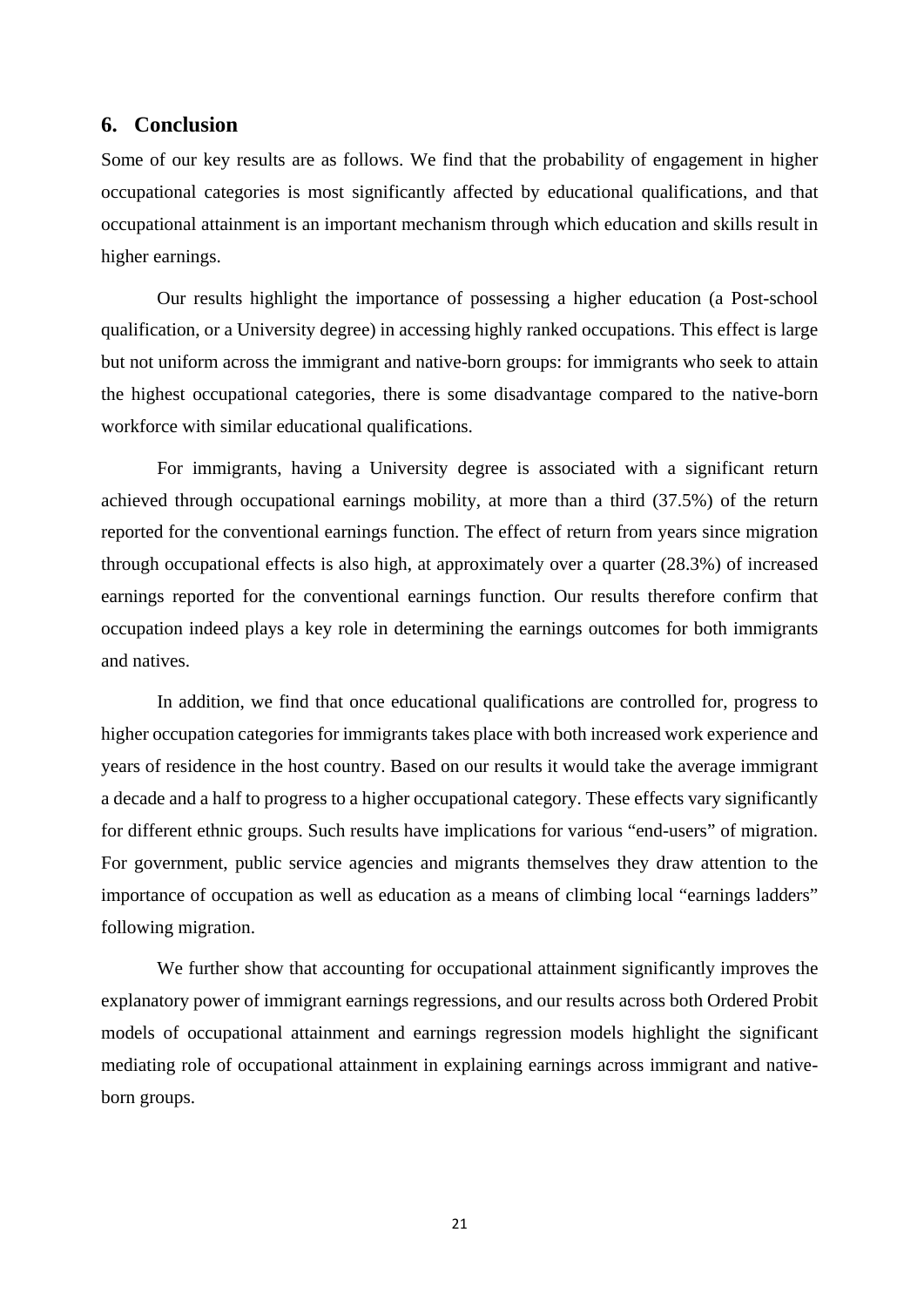Finally, the results indicate that immigrant opportunities for occupational progress in New Zealand are strong. The skilled migration policy feature of the New Zealand immigration policy may be related to this positive outcome.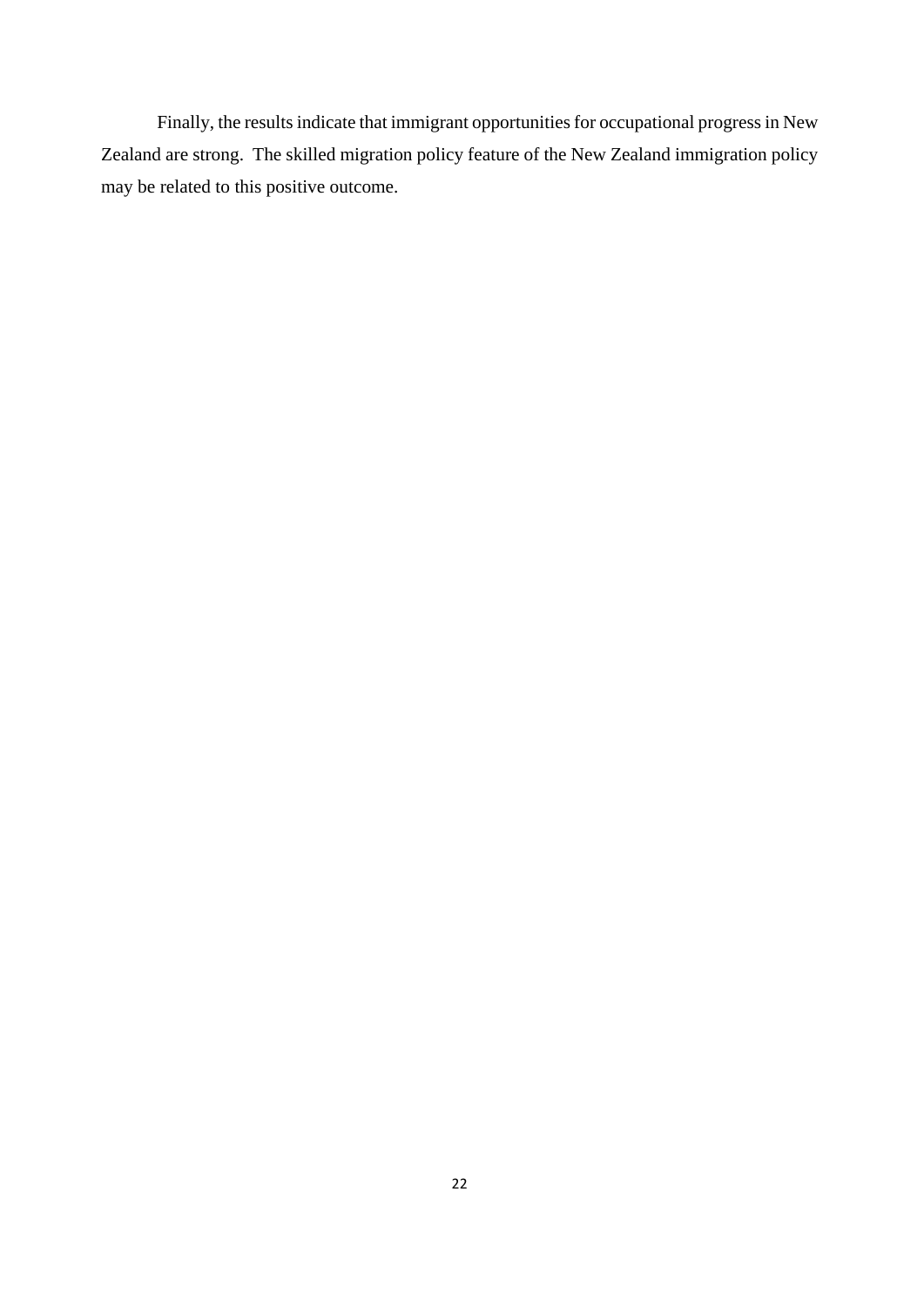# **Appendix Table A1- Definition of Variables**

| Variable                      | Definition                                                                                                                  |
|-------------------------------|-----------------------------------------------------------------------------------------------------------------------------|
|                               |                                                                                                                             |
| Experience (in years)         | Years of potential experience measured as age minus age at completion<br>of education                                       |
| Years since migration         | Years since migration to host country in years                                                                              |
| High-school degree            | Binary variable = 1 if highest degree is a High-school degree, $=0$<br>otherwise                                            |
| Post-school qualification     | Binary variable = 1 if highest degree is a Post-school qualification, $=0$ otherwise                                        |
| University degree             | Binary variable $= 1$ if highest qualification is a Bachelor degree or higher,<br>$=0$ otherwise                            |
| European ethnicity            | Binary variable $= 1$ if ethnic background is specified as from Europe<br>or European descent, $= 0$ otherwise              |
| Pacific ethnicity             | Binary variable = 1 if ethnic background is specified as from Pacific Islands<br>or Pacific Island descent, $= 0$ otherwise |
| Maori ethnicity               | Binary variable $= 1$ if ethnic background is specified as Maori or Maori descent,<br>$=0$ otherwise                        |
| Other ethnicity (mainly       | Binary variable $= 1$ if ethnic background or descent is specified as from Other                                            |
| Asian)                        | source countries (mainly Asian), $= 0$ otherwise                                                                            |
| Married                       | Binary variable = 1 if currently married, = 0 otherwise                                                                     |
| Year                          | Binary variable for<br>year of data                                                                                         |
| <b>Hourly Earnings</b>        | Natural logarithm of hourly earnings                                                                                        |
|                               |                                                                                                                             |
| <b>Occupation Category 5:</b> | Professionals, technicians, associate professionals, legislators, administrators,<br>and managers                           |
| Occupation Category 4:        | <b>Clerks</b>                                                                                                               |
| <b>Occupation Category 3:</b> | Plant and machine operators, assemblers, and trade workers                                                                  |
| Occupation Category 2         | Agriculture and fisheries workers                                                                                           |
| <b>Occupation Category 1</b>  | Elementary occupations, and services and sales workers                                                                      |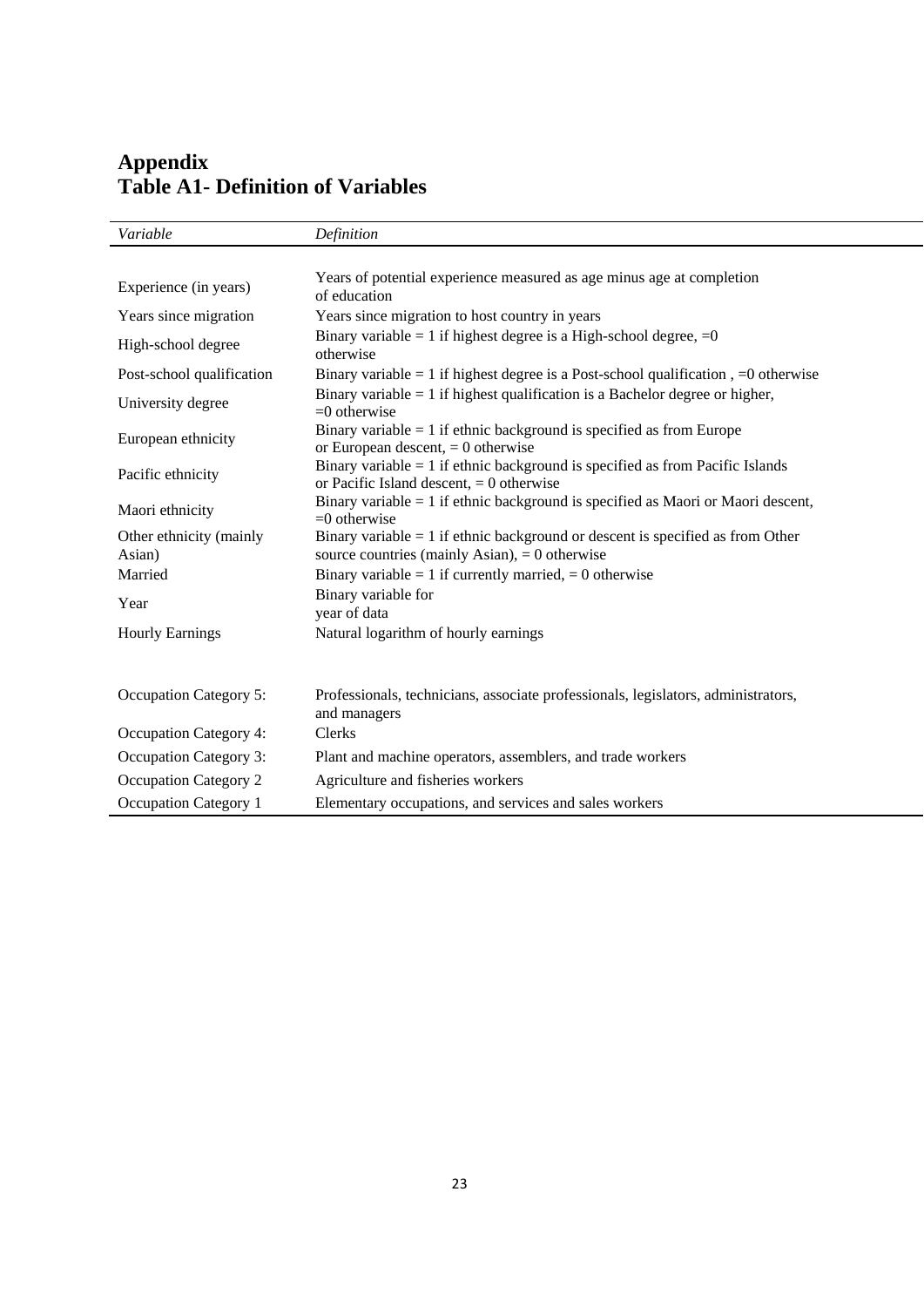#### **References**

- Aitchison, J. and S. Silvey, (1957), 'The Generalization of Probit Analysis to the Case of Multiple Responses', *Biometrika*, 44,131–140.
- Amuedo-Dorantes, C., and De La Rica, S. (2007), 'Labour Market Assimilation of Recent Immigrants in Spain', *British Journal of Industrial Relations, 45*(2), 257-284.
- Becker, G. S. (1993), *Human Capital,* Third edition, Chicago, University of Chicago Press.
- Blackaby, D. H., Carlin, P. S., and Murphy, P. D. (2007), 'A Change in the Earnings Penalty for British Men with Working Wives: Evidence from the 1980's and 1990's', *Labour Economics, 14*(1), 119-134.
- Blackaby, D. H., Leslie, D. G., Murphy, P. D., and O'Leary, N. C. (1998), 'The Ethnic Wage Gap and Employment Differentials in the 1990s: Evidence for Britain', *Economics Letters, 58*(1), 97-103.
- Blau, F.D., Kahn, L. M., Liu, A. Y. and Papps, K.L. (2013), 'The Transmission of Women's Fertility, Human Capital, and Work Orientation across Immigrant Generations', *Journal of Population Economics*, 26(2), 405-435.
- Borjas, G.J. (1985), 'Assimilation, Changes in Cohort Quality, and the Earnings of Immigrants', *Journal of Labor Economics*, 3(4), 465-489.
- Borjas, G.J. (1992), 'Ethnic Capital and Intergenerational Mobility', *The Quarterly Journal of Economics*, 107(1), 123-150.
- Chiswick, B. R. (1978), 'The Effect of Americanization on the Earnings of Foreign-Born Men', *Journal of Political Economy, 86*(5).
- Chiswick, B. R., and Miller, P. W. (2008a), 'Occupational Attainment and Immigrant Economic Progress in Australia', *Economic Record*, 84, S45-S56.
- Chiswick, B. R., and Miller, P. W. (2008b), 'Why is the Payoff to Schooling Smaller for Immigrants?', *Labour Economics, 15*(6), 1317-1340.
- Chiswick, B. R., and Miller, P. W. (2009a), 'Earnings and Occupational Attainment among Immigrants', *Industrial Relations*, *48*(3), 454-465.
- Chiswick, B. R., and Miller, P. W. (2009b), 'The International Transferability of Immigrants' Human Capital', *Economics of Education Review, 28*(2), 162-169.
- Duleep, H. O., and Regets, M. C. (1997), 'The Decline in Immigrant Entry Earnings: Less Transferable Skills or Lower Ability?', *The Quarterly Review of Economics and Finance, 37, Supplement 1*(0), 189-208.
- Duncan, O. D. (1961), *A socioeconomics index for all occupations* (Vol. 109). New York: Free Press.
- Elliott, R. J. R., and Lindley, J. K. (2008), 'Immigrant Wage Differentials, Ethnicity and Occupational Segregation', *Journal of the Royal Statistical Society: Series A (Statistics in Society), 171*(3), 645-671.